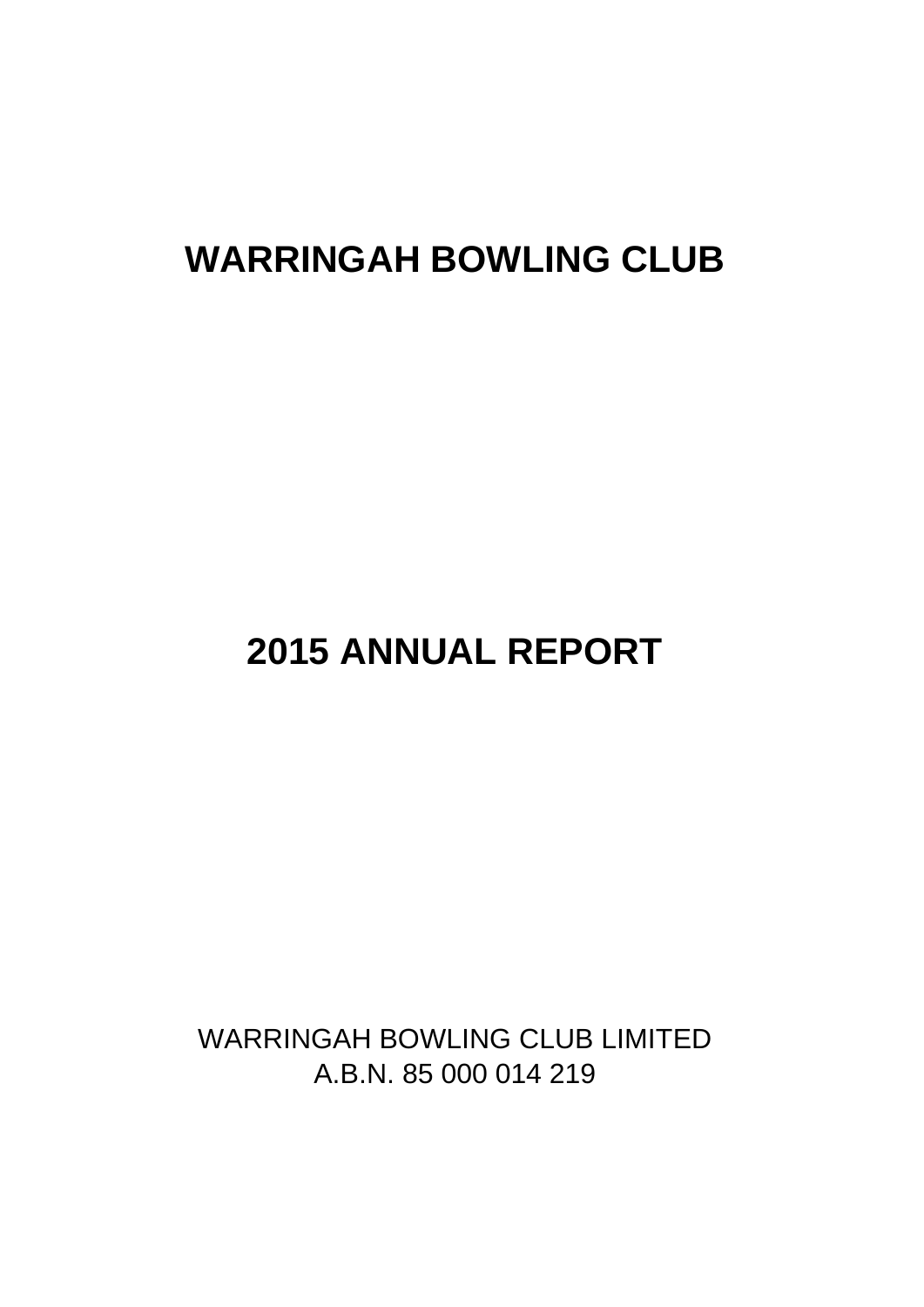# **NOTICE OF 113TH ANNUAL GENERAL MEETING**

# **NOTICE IS HEREBY given that the one hundred and thirteenth Annual General Meeting of the Warringah Bowling Club Ltd will be held in the clubhouse, 74-82 Bradleys Head Road, Mosman at 10:00am on Sunday 18th October 2015**

## **BUSINESS**

- 1 Attendance - Establishment of a Quorum of 20 full members.
- 2 Apologies.
- 3 To confirm the minutes of the previous Annual General Meeting held on Sunday 19th October, 2014
- 4 Business arising from the minutes.
- 5 To receive and consider the Balance Sheet, Profit & Loss Account and the reports of the Chairman & Treasurer.

Copies of the 2015 Annual Report will be on the club website or available by request to the Secretary Manager on or after the 25th September, 2015

- 6 To deal with any other business of which due notice has been given. All business and notices of motion to be dealt with at the Annual General Meeting shall be in writing and must be received by the Secretary Manager no later than 28 days prior to the date of the Annual General Meeting.
- 7 To declare the results of the election of the Chairman and up to eight other directors for the ensuing year and, if necessary, to elect further directors.

By Order of the Board Alex Sangkuhl Secretary Manager Dated at Mosman this 4th day of September 2015.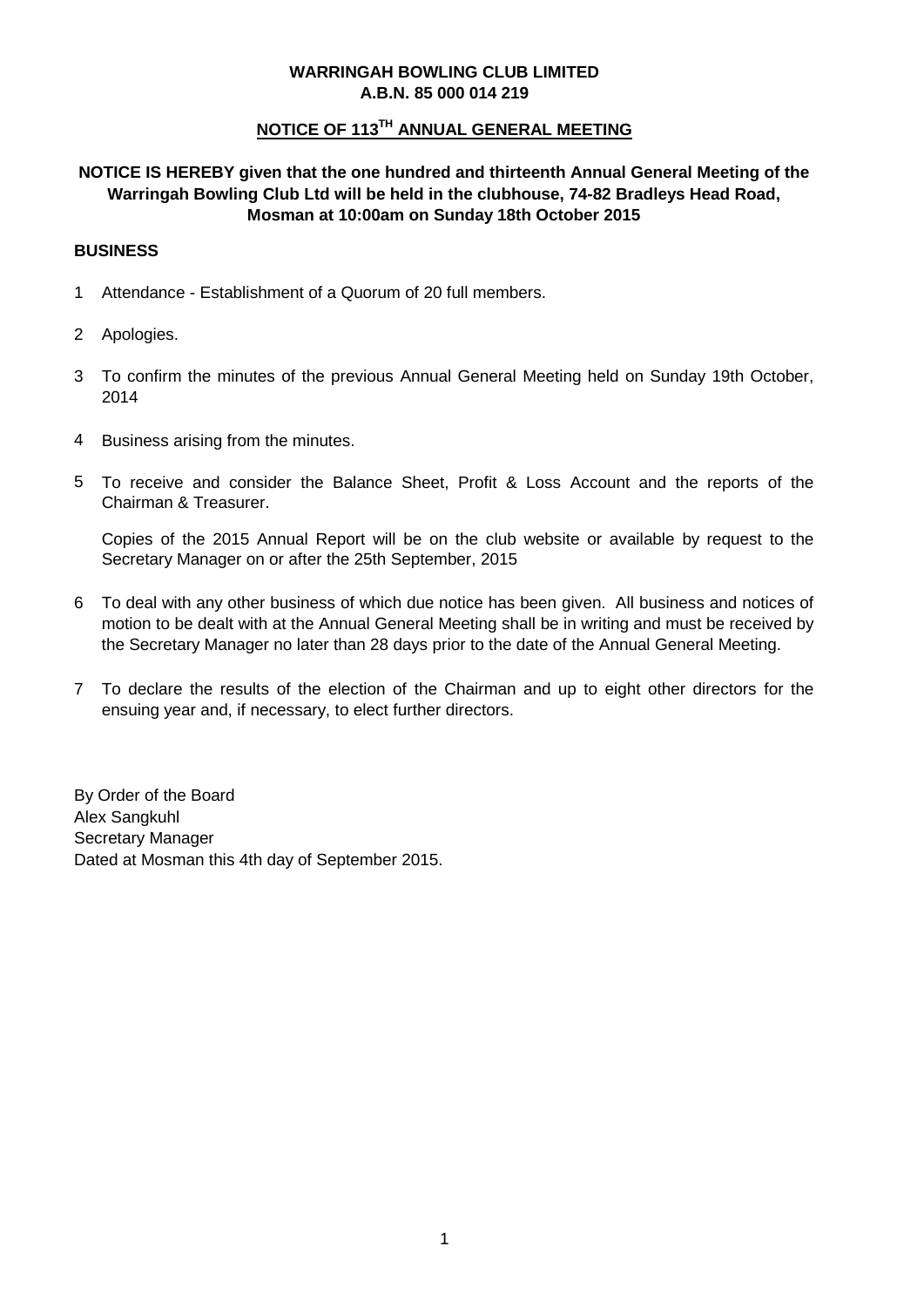# **Chairman's Report for 2015**

It is now just one year since I wrote the last report. I did not expect to be writing this one. Unfortunately, our elected Chairman, Peter Read, made a decision to resign in August. As Vice Chairman I am standing in until the 2015 elections are completed.

As you are well aware we have invested heavily in improving our facilities. Our major goals were the Locker rooms, Gaming room and the main Function room. These have all been completed now and are a showpiece for our club.

The Function Room has been extensively used during the past 6 months and is an attractive venue for many **member's functions, private parties and community events**. It is also used for our **Bridge Club** and regular **health & lifestyle classes** organised by the Mosman Community College and others. This has helped to **swell the Club's turnover for 2015 by nearly 20%.**

**Financially** It is interesting to note the annual **turnover** figures for the last 4 years.

2012 - 577k 2013 - 662k up 14.7% 2014 - 720k up 8.8% 2015 - 856k up 18.9% (Note: these gross turnover figures only account for *net* gaming revenues)

This demonstrates a continuing upward trend which is very pleasing considering the position of many in our industry. The challenge now is to turn this into bottom line profit.

Over the next 2 to 3 years our plans will start focussing on the kitchen, main bar facilities and upgrading the front of the club house. Our plans have been DA approved by Mosman Council, it is now a matter of funding the future.

Like most clubs and businesses that deal with a multitude of people we have to manage the government anti-smoking legislation. This is not going away so we have to get used to it. We need to come up with sensible plans and recognise that the rules will become harsher on smokers as time goes by.

#### **Gaming Revenue**

2013 - Gross \$28k Net \$12k 2014 - Gross \$32k Net \$11k 2015 - Gross \$79k Net \$33k

# **Club Growth (non-financial)**

|                           | 2012                      | 2015 |
|---------------------------|---------------------------|------|
| <b>Bowls Full Members</b> | 94                        | 92   |
| Social Members            | 139 (included Cricketers) | 405  |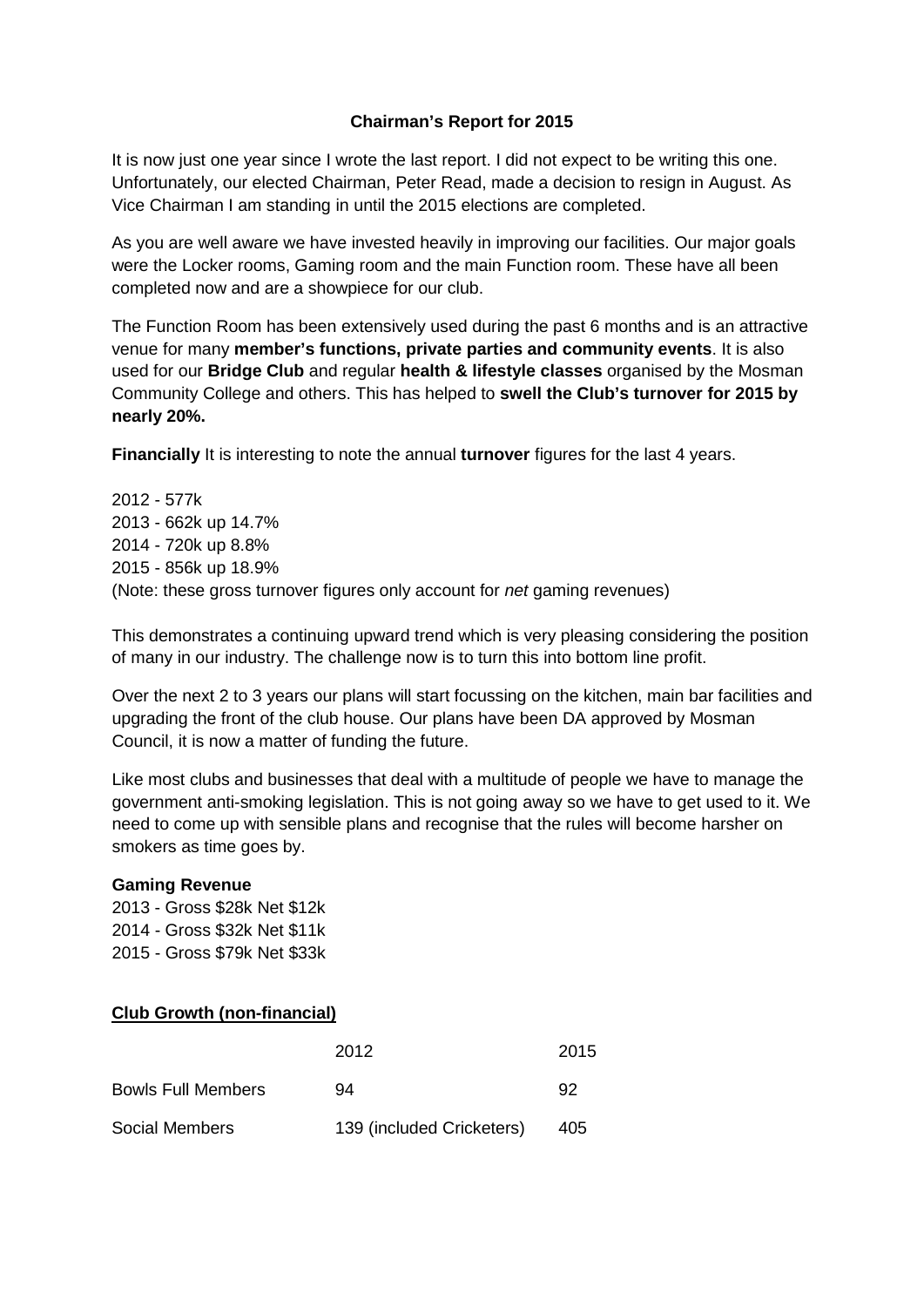You can draw your own conclusions from this. However it appears that our business is changing and

- 1. Growing in the **Social area.**
- 2. Unfortunately not growing in the Bowling area. This has been **recognised by your management** and we are encouraging social members each Saturday into the club and this is proving popular, ranging from 10 to 20 bowlers each Saturday afternoon. Some of these bowlers have proved very competent and have been converted into full members.

# **Moving Forward**

We are growing but not fast enough in the opinion of the Board. We have some lead weights from the past ages still around our neck. These are

- 1. Inefficiencies in plant and equipment from years of neglect that require significant investment
- 2. Non-competitiveness due to lack of investment in the clubhouse
- 3. Gaming requires significant investment and how we overcome the challenges of regulatory changes such as liquor licensing fee schemes, and anti-smoking.

# **What your Board is doing**

We have a strategic plan. This included investment in the Function room, Gaming room and both ladies and men's locker rooms and toilets. **These are all complete.**

Our members supported our plans financially for the Function room and as such we are not encumbered by **external** lenders.

We are constantly monitoring our plan. Reviews will be made on a regular basis and action taken if necessary to modify our plans. On this list will be kitchen improvements, the layout of the Club house frontage and how to improve the Poker machine room to meet government requirements.

# **Looking to the Future**

We need more new bowling members. We have some of the best greens around. We now have a significantly improved clubhouse and wonderful grounds. Please encourage your friends and relatives to come and join us.

I would like to thank you all for the support you display, particularly the Ladies who have been very strong in their support this year. They are a very spirited bunch who are driving for new members all the time and succeeding. They have also been very influential in organising the Saturday afternoon social bowlers which has proved to be very successful,

Thank you for your support over the last year.

Jim Broughton 25<sup>th</sup> September 2015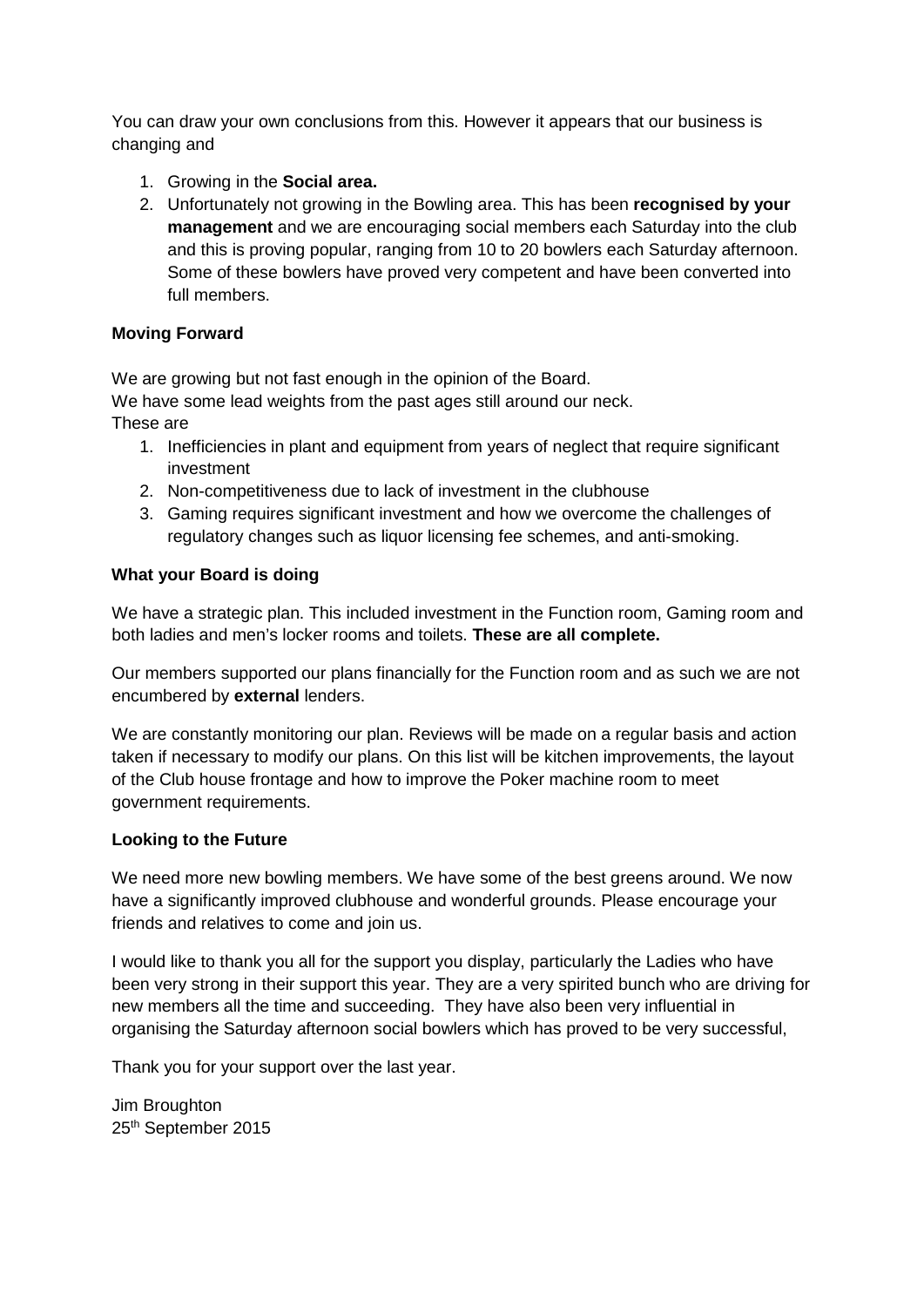# ANZAC DAY - SATURDAY, 25TH APRIL. 2015

#### **DIGGERS SECTION - WARRINGAH BOWLING CLUB**

Club members and their guests attended a very successful fine day this year. Although attendance numbers are diminishing gradually throughout the years in general, approximately 60 people gathered at our Club and really enjoyed this hallowed day.

The days programme commenced at 10.30 a.m. with lawn bowls followed by a superb buffet lunch at l p.m. The food was excellent and a very big thanks you to Alex Sangkuhl and his staff.

Immediately after lunch the members assembled on green No.2 ahead of the Diggers Memorial flagpole, and as previously a moving ceremony ensued. Special thanks go to our Bugler Eddie Bernasconi who assisted the ceremony with both the Last Post and Reveille renditions.

The usual Spider followed lunch and the ceremony, and we raised \$100 which was duly forwarded to Legacy.

Overall the day was great. We raised \$1200 which has been used by the club to pay for 2 of the 3 LED spot lights atop the old flagpoles at the southern end of green No. 1. Laminated Certificates of Appreciation for vouchers donated by 9 generous supportive merchants were distributed following the monster raffle that concluded the proceedings.

The day was "topped off" with a violent hail storm witnessed by Club members at 4.50 p.m.

Now, during the year the Diggers Section also gave the Club \$420 to replace the 6 halogen lights behind and above the bar shelving with LED lights. In October 2014 we paid for the repair \$40 to the weather cock and vane.

In 2016 on Anzac Day the Club will open at  $1 p.m.$  – please note – and we are having a free sausage sizzle at 2 p.m. There will be a donation bucket. The flagpole ceremony 2.30 p.m., the Spider at 2.45 p.m. and raffles at 3.30 p.m.

HBDanse

fav: David Greenberg<br>President Diggers Section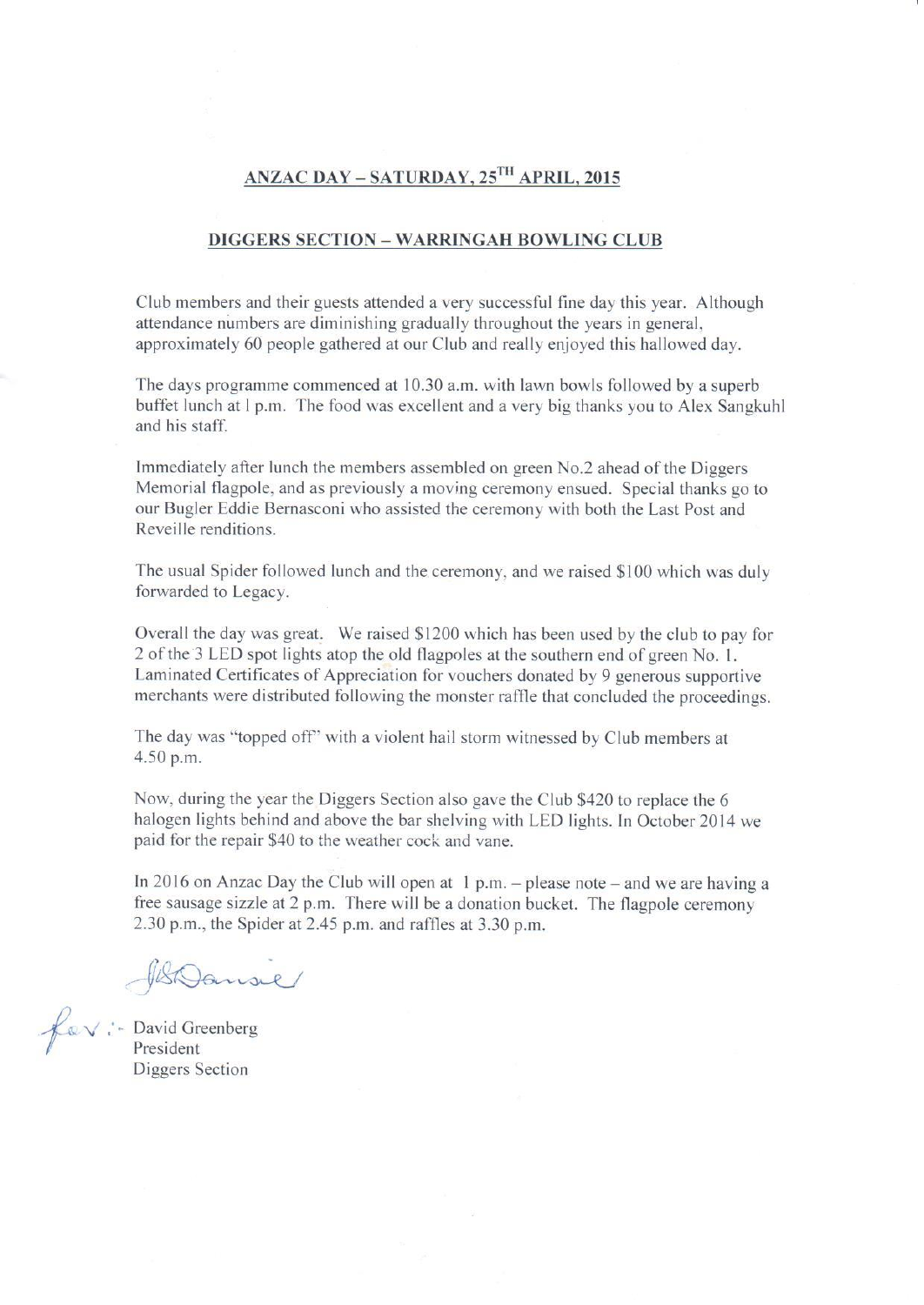# **DIRECTORS' REPORT**

Your Directors are pleased to submit for approval the financial report of the Club for the year ended 30 June 2015.

1 The names of the directors in office at any time during or since the end of the year are:

- P. Alderson
- K. Auras
- J. Broughton
- M. Crosbie
- J. Dansie
- A. Dooley OAM
- R. Edwards
- P.Harvey
- B. Holmes
- L. Humbel
- J. Mountain
- P. Read
- 2 The principal activity of the Company during the financial year was the promotion and conduct of the game of Lawn Bowls.
- 3 Short Term and Long-term Objectives

The Club aims to provide an exceptional experience for members and guests in a welcoming and progressive environment. To achieve this objective the Board seeks to consolidate the Club's financial position by planning for current revenues to fund current operational needs and to contribute to future capital expenditure requirements for enhancement of our bowling and clubhouse facilities.

# 4 <u>Strategies</u>

The Board has endorsed and regularly reviews its Strategic Business Plan for the achievement of short and long term objectives including:

- 4.1 Promoting participation in the game of lawn bowls through promotions, members events and creating an active social calendar to attract new members
- 4.2 Establishing a profitable catering & bistro operation
- 4.3 Establishing a reliable revenue stream from gaming activities
- 4.4 Creating a modern, comfortable & well serviced bar & lounge facility
- 4.5 Streamlined administration and effective communication with members.
- 4.6 Building the club's profile in the local area through events in conjunction with organisations local community

# 5 Key Performance Measures

The Board has established planning and budget protocols consistent with maintaining control over the club's operations and financial performance.

Significant business initiatives and expenditure are approved by the Board, or appropriate delegate.

All unplanned business outcomes, performance variances, and adverse circumstances (including weather events) are reviewed by management and the Board with a view to managing responses to protect and optimize the performance of the club.

Annual audited financial reports for the following year are reported to members at the AGM. Additional business and operational related reports are provided to members on a periodic basis during the year.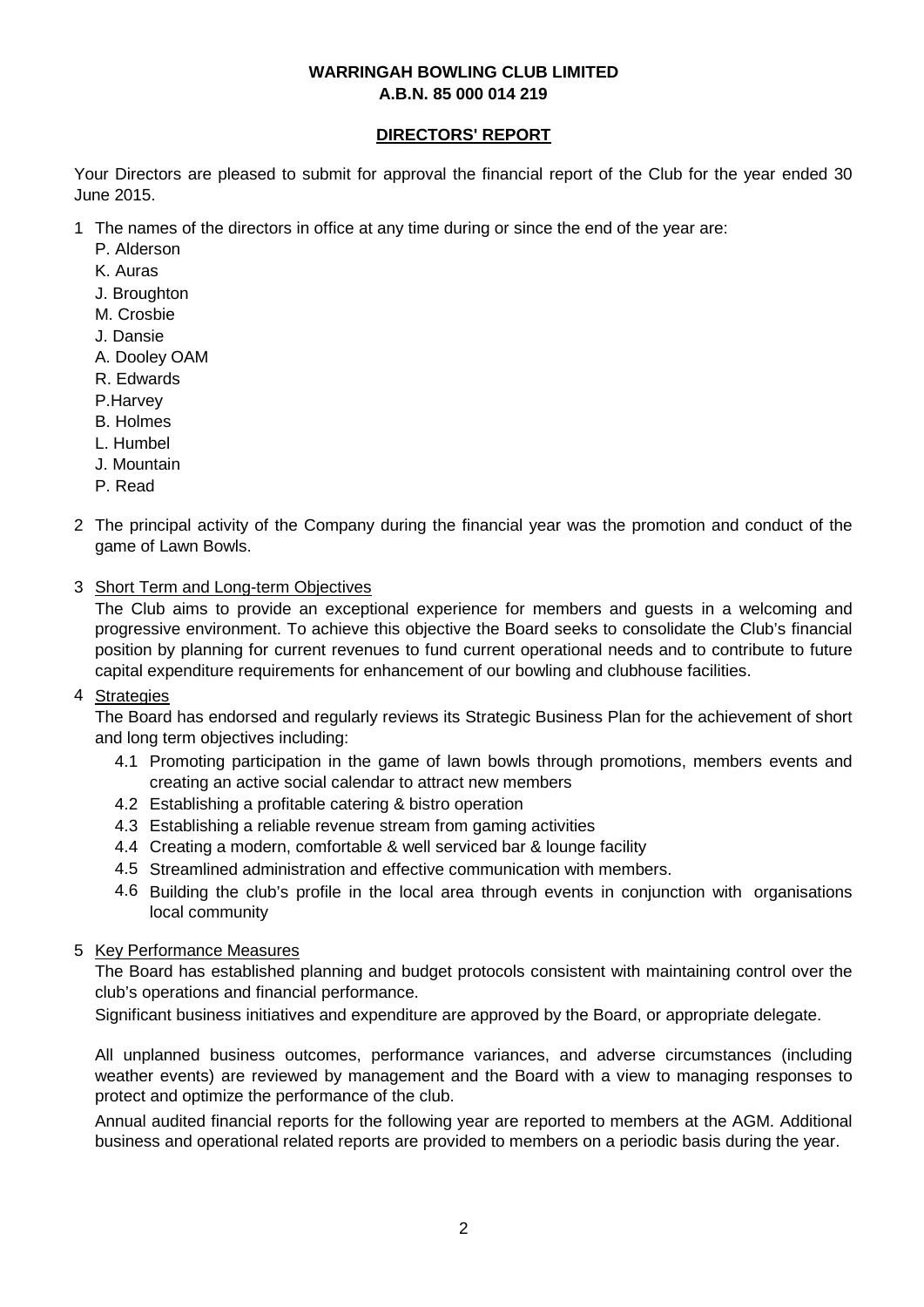# **DIRECTORS' REPORT**

# 6. Additional information regarding Directors

| <b>CURRENT</b><br><b>DIRECTORS</b> | <b>EXPERIENCE &amp; QUALIFICATIONS</b>                                                                                                                                                                              | <b>POSITION</b>                | <b>BOARD</b><br><b>MEETINGS A/B</b> |
|------------------------------------|---------------------------------------------------------------------------------------------------------------------------------------------------------------------------------------------------------------------|--------------------------------|-------------------------------------|
| Peter Read                         | 3 Years on the Board<br><b>Marketing Committee</b><br><b>House Committee</b><br><b>Company Director</b>                                                                                                             | Chairman (resigned<br>28/7/15  | 12/12                               |
| Jim Broughton                      | 4 Years on the Board<br>3 Years as Chairman<br><b>Finance Committee</b><br><b>Greens &amp; Grounds Committee</b><br><b>Diggers Section</b><br><b>Foundation Committee</b><br><b>Retired Electrical Engineer RAF</b> | Deputy Chairman                | 11/12                               |
| <b>Brian Holmes</b>                | 2 Years on the Board<br><b>Retired Chartered Accountant</b>                                                                                                                                                         | Treasurer (resigned<br>23/8/15 | 9/12                                |
| John Dansie                        | 2 Years on the Board<br>2 Year Men's President<br><b>Greens &amp; Grounds Committee</b><br><b>Foundation Committee</b><br><b>Treasurer - Diggers Section</b><br><b>Retired Surveyor</b>                             | Men's President                | 9/12                                |
| Ann Dooley OAM                     | 2 Years on the Board<br>2Years as Women's President                                                                                                                                                                 | <b>Women's President</b>       | 10/12                               |
| Janine Mountain                    | 1 Year on the Board<br><b>Retired IT Manager</b>                                                                                                                                                                    | Director (resigned<br>12/8/15  | 7/8                                 |
| <b>Michael Crosbie</b>             | 1 Year on the Board<br><b>Retired Newspaper Operations</b><br>Manager                                                                                                                                               | <b>Social Director</b>         | 7/8                                 |
| Roy Edwards                        | 1 Year on the Board<br><b>Company Director</b>                                                                                                                                                                      | <b>Social Director</b>         | 6/8                                 |
|                                    |                                                                                                                                                                                                                     |                                |                                     |

A - Number of meetings attended

B - Number of meetings eligible to attend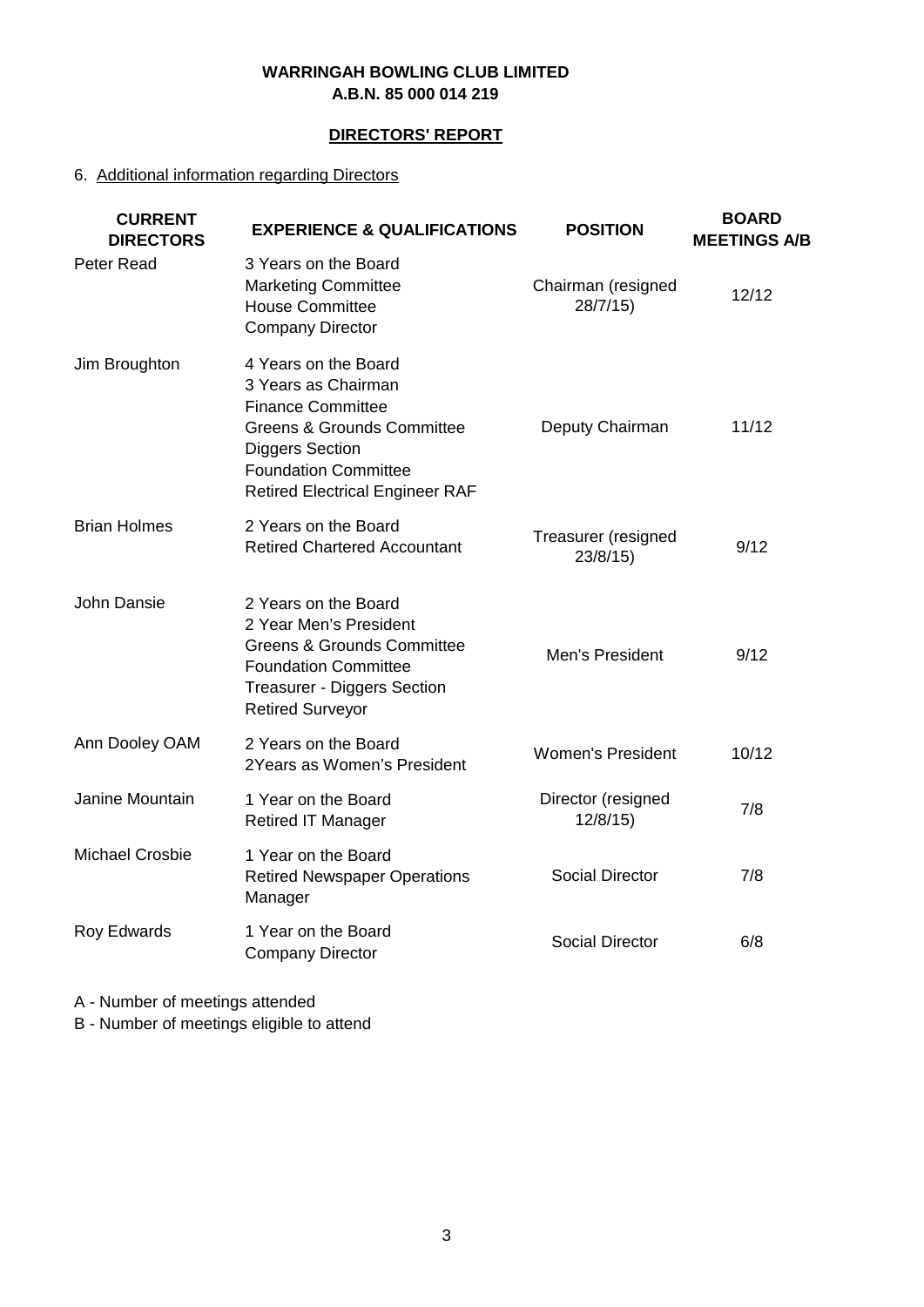#### **DIRECTORS' REPORT**

#### 6. Additional information regarding Directors

| <b>Retired Directors</b> | <b>EXPERIENCE &amp; QUALIFICATIONS</b>                               | <b>POSITION</b> | <b>BOARD</b><br><b>MEETINGS A/B</b> |
|--------------------------|----------------------------------------------------------------------|-----------------|-------------------------------------|
| Kurt Auras               | 3 Years on the Board<br>1 Year Men's President<br>Retired IT Manager | Director        | 1/4                                 |
| Leopold Humbel           | 2 Years on the Board<br><b>Travel Agent</b>                          | Director        | 3/4                                 |
| Peter Alderson           | 2 Years on the Board                                                 | Social Director | 3/4                                 |
| Philip Harvey            | 2 Years on the Board<br><b>Retired Magistrate</b>                    | Social Director | 1/4                                 |

A - Number of meetings attended

B - Number of meetings eligible to attend

7 The company is incorporated under the Corporations Act 2001 and is a company limited by guarantee. If the company is wound up, the constitution states that each member is required to contribute a maximum of \$10 each towards meeting any outstanding obligations of the entity. At 30 June 2015, the total amount that members of the company are liable to contribute if the company is wound up is \$4,970 (2014: \$4,100).

#### Auditor's Independence Declaration

8 The lead auditor's independence declaration for the year ended 30 June 2015 has been received and can be found on page 5 of the financial report.

Signed on behalf of the Directors in accordance with a resolution of the Board.

J Broughton **Director** 

J Dansie **Director** 

Signed at Mosman, dated this 21st day of September 2015.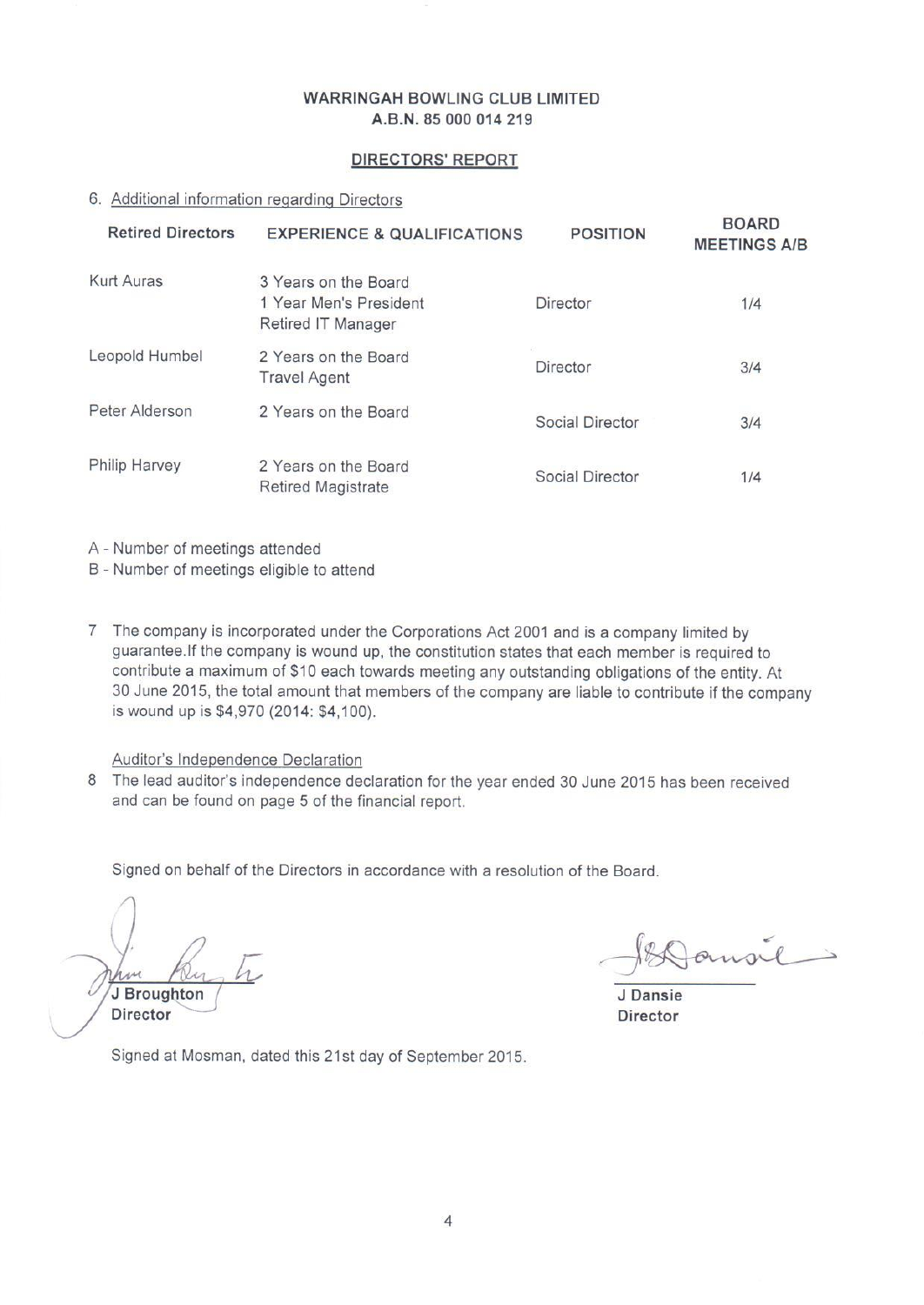# AUDITOR'S INDEPENDENCE DECLARATION UNDER SECTION 307C OF THE CORPORATIONS ACT 2001 TO THE DIRECTORS OF WARRINGAH BOWLING CLUB LIMITED

I declare that, to the best of my knowledge and belief during the year ended 30 June 2015 there have been:

- $(i)$ No contraventions of the auditor independence requirements as set out in the Corporations Act 2001 in relation to the audit; and
- (ii) No contraventions of any applicable code of professional conduct in relation to the audit.

Roberts Nissen

Name of Firm:

Name of Partner: **P M MELDRUM** 

Date: 21st September 2015 Suite 2, Level 3, 121 Walker St, North Sydney Address: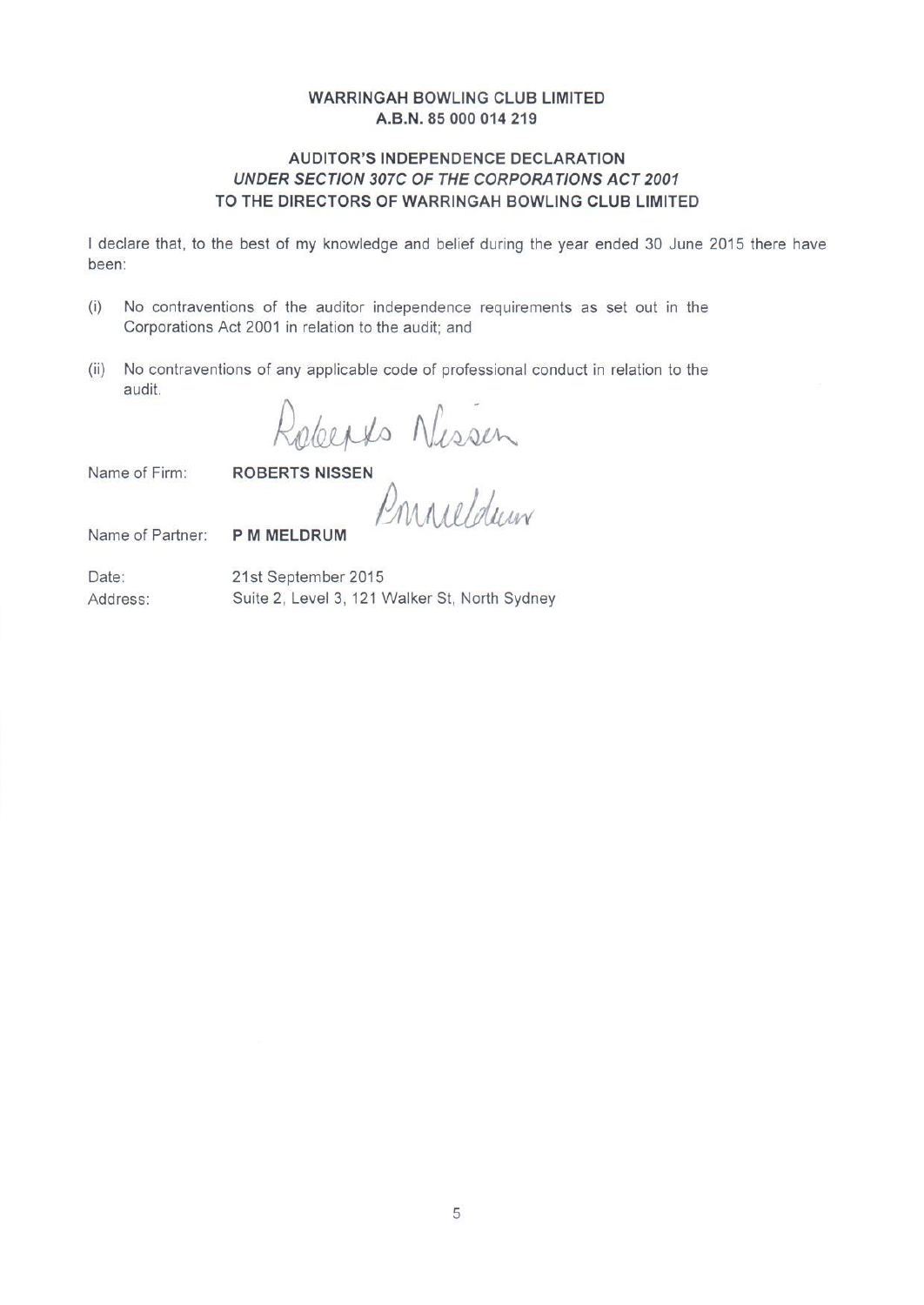# **Statement of Profit or Loss for the Year Ended 30 June 2015**

|                                                             | <b>Note</b>             | 2015<br>\$ | 2014<br>S  |
|-------------------------------------------------------------|-------------------------|------------|------------|
| Revenue                                                     |                         |            |            |
| Sales Revenue                                               | $\overline{2}$          | 447,602    | 320,146    |
| Cost of Sales                                               | 3                       | (241, 558) | (154, 270) |
| <b>Gross Profit</b>                                         |                         | 206,044    | 165,876    |
| Other Income                                                | $\overline{2}$          | 408,479    | 399,699    |
| <b>Expenses</b>                                             |                         |            |            |
| <b>Administration Expenses</b>                              | 3                       | (57, 534)  | (59,608)   |
| <b>Employee benefits Expenses</b>                           | 3                       | (331, 410) | (269, 839) |
| Depreciation & Amortisation                                 | $\overline{\mathbf{4}}$ | (51, 341)  | (25, 486)  |
| <b>Bowls Related Expenses</b>                               | 3                       | (95, 392)  | (92, 129)  |
| Repairs & Maintenance                                       | 3                       | (16, 482)  | (17, 636)  |
| <b>Operational Expenses</b>                                 | 3                       | (80, 544)  | (64, 409)  |
| Interest Expense                                            | 3                       | (12, 907)  |            |
| <b>Other Expenses</b>                                       | 3                       | (1,053)    | (3,460)    |
| Current Year Surplus/(Deficit) from Ordinary Activities     |                         | (32, 140)  | 33,008     |
| <b>Impairment of Assets</b>                                 | $\boldsymbol{9}$        |            |            |
| Current Year Surplus/(Deficit) before Income Tax            |                         | (32, 140)  | 33,008     |
| Income Tax expense                                          |                         |            |            |
| Net Current Year Loss attributable to members of the entity |                         | (32, 140)  | 33,008     |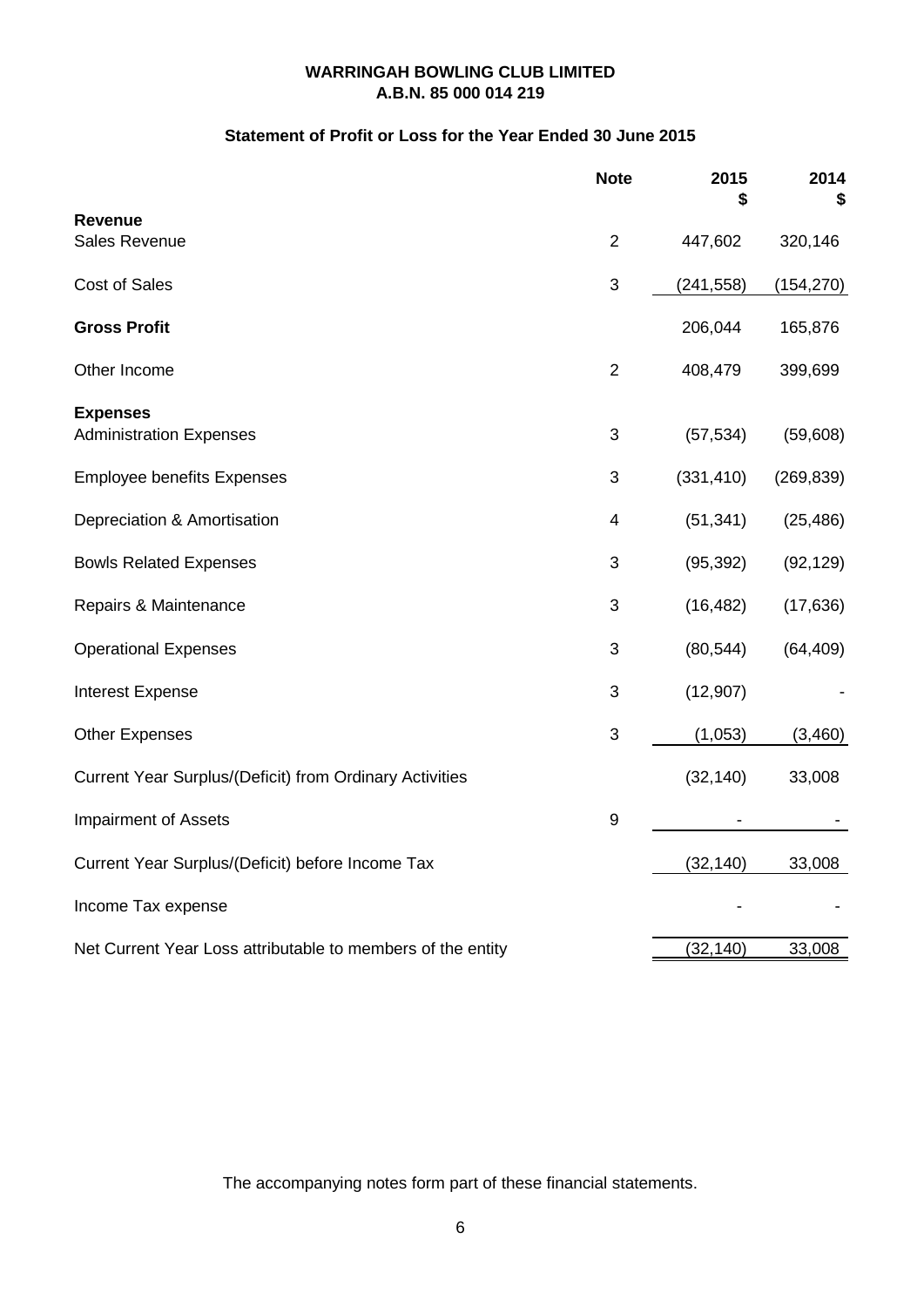# **Statement of Comprehensive Income for the Year Ended 30 June 2015**

|                                                       | <b>Note</b> | 2015<br>\$ | 2014<br>\$ |
|-------------------------------------------------------|-------------|------------|------------|
| Net Current Year Surplus (Deficit)                    |             | (32, 140)  | 33,008     |
| Net gain on revaluation of non-current assets         |             |            |            |
| Other comprehensive income for the year, net of tax   |             |            |            |
| Total comprehensive Income for the year, attributable |             |            |            |
| to members of the Club                                |             | (32,140)   | 33,008     |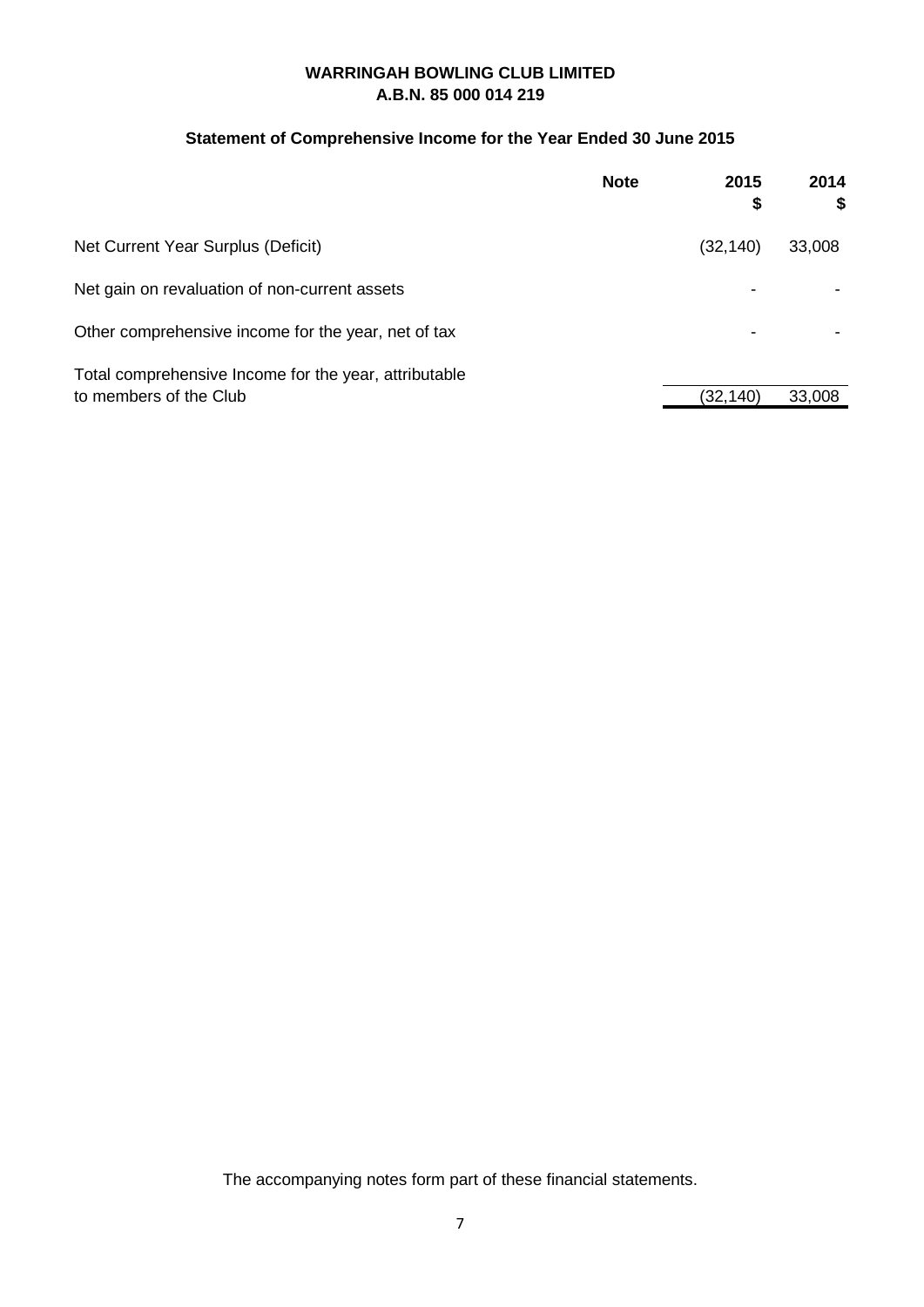# **Statement of Financial Position as at 30 June 2015**

|                                                  | <b>Note</b>    | 2015      | 2014      |
|--------------------------------------------------|----------------|-----------|-----------|
| <b>ASSETS</b><br><b>Current Assets</b>           |                | \$        | \$        |
|                                                  |                |           |           |
| Cash                                             | 6              | 85,561    | 137,506   |
| Receivables                                      | $\overline{7}$ | 3,449     |           |
| Inventories                                      | 8              | 24,525    | 16,691    |
| Prepayments                                      | 7a             | 5,042     |           |
| <b>Total current Assets</b>                      |                | 118,577   | 154,197   |
| <b>Non Current Assets</b>                        |                |           |           |
| Property, Plant & Equipment                      | 9              | 4,145,491 | 3,881,996 |
| <b>Total Non Current Assets</b>                  |                | 4,145,491 | 3,881,996 |
| <b>Total Assets</b>                              |                | 4,264,068 | 4,036,193 |
| <b>LIABILITIES</b><br><b>Current Liabilities</b> |                |           |           |
| Trade & Other Payables                           | 10             | 40,299    | 40,586    |
| <b>Tax Liabilities</b>                           | 12             | 28,488    | 20,431    |
| <b>Short Term Provisions</b>                     | 13             | 3,194     | 3,692     |
| Other                                            | 14             | 35,979    | 43,235    |
| <b>Total Current Liabilities</b>                 |                | 107,960   | 107,944   |
| <b>Non Current Liabilities</b>                   | 11             | 260,000   |           |
| <b>Total Liabilities</b>                         |                | 367,960   | 107,944   |
| <b>Net Assets</b>                                |                | 3,896,108 | 3,928,248 |
| <b>ACCUMULATED FUNDS AND RESERVES</b>            |                |           |           |
|                                                  |                |           |           |
| <b>Retained Profits</b>                          |                | 416,181   | 448,321   |
| <b>Reserves</b>                                  |                | 3,479,927 | 3,479,927 |
| <b>Total Equity</b>                              |                | 3,896,108 | 3,928,248 |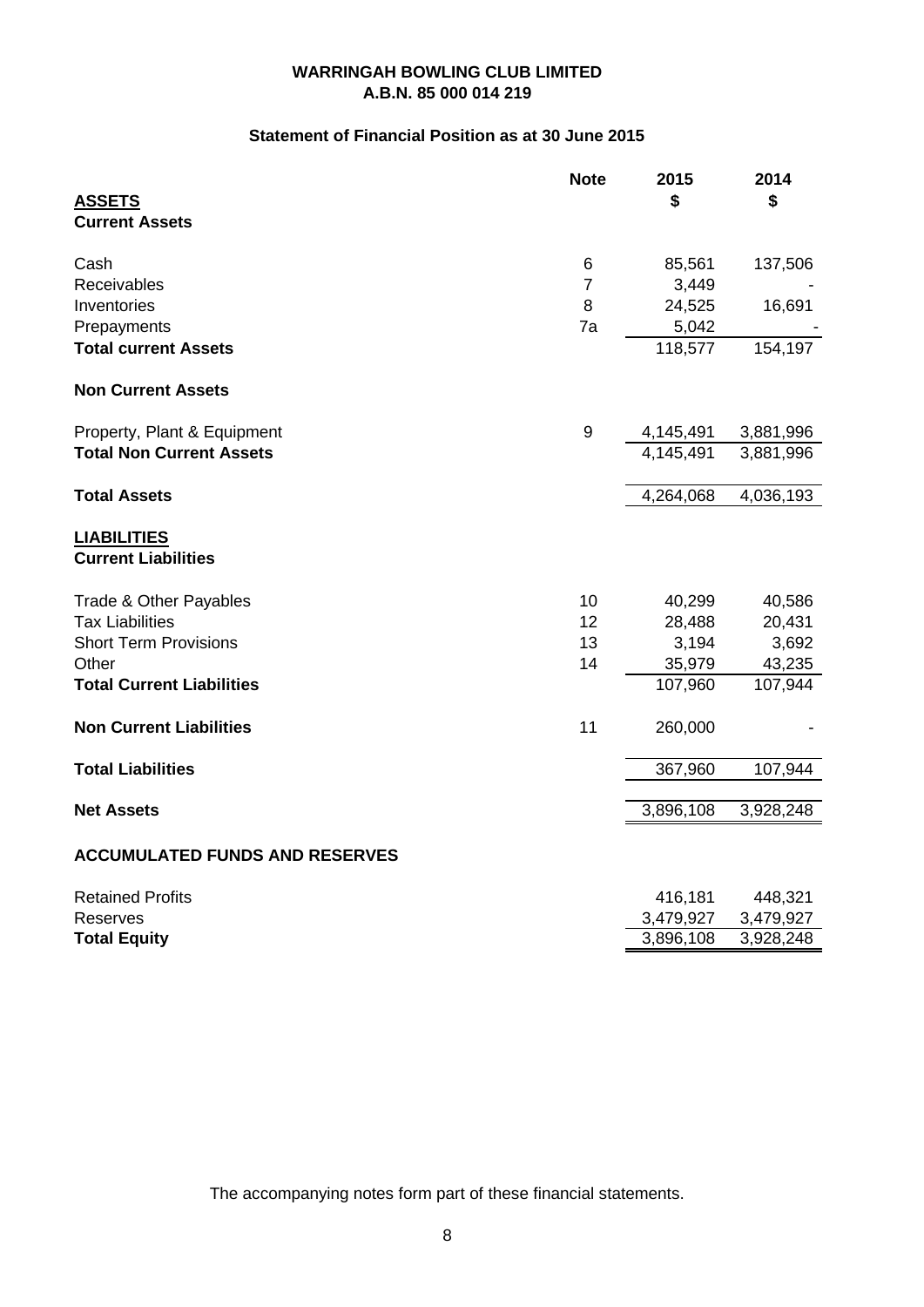# **Statement of Changes in Equity as at 30 June, 2015**

|                                                                                         | <b>Accumulated</b><br><b>Funds</b> | <b>Asset</b><br><b>Revaluation</b><br><b>Reserve</b> |
|-----------------------------------------------------------------------------------------|------------------------------------|------------------------------------------------------|
|                                                                                         | S                                  | \$                                                   |
| Balance at July 1, 2013<br>Transfer from Asset Revaluation Reserve to Accumulated Funds | 415,313                            | 3,479,927                                            |
| Surplus attributable to members                                                         | 33,008                             |                                                      |
| Balance as at June 30, 2014                                                             | 448,321                            | 3,479,927                                            |
| Transfer from Asset Revaluation Reserve to Accumulated Funds                            |                                    |                                                      |
| Surplus attributable to members                                                         | (32, 140)                          |                                                      |
| Balance as at June 30, 2015                                                             | 416,181                            | 3,479,927                                            |

# **Asset Revaluation Reserve**

The Asset Revaluation Reserve records revaluations of non-current assets.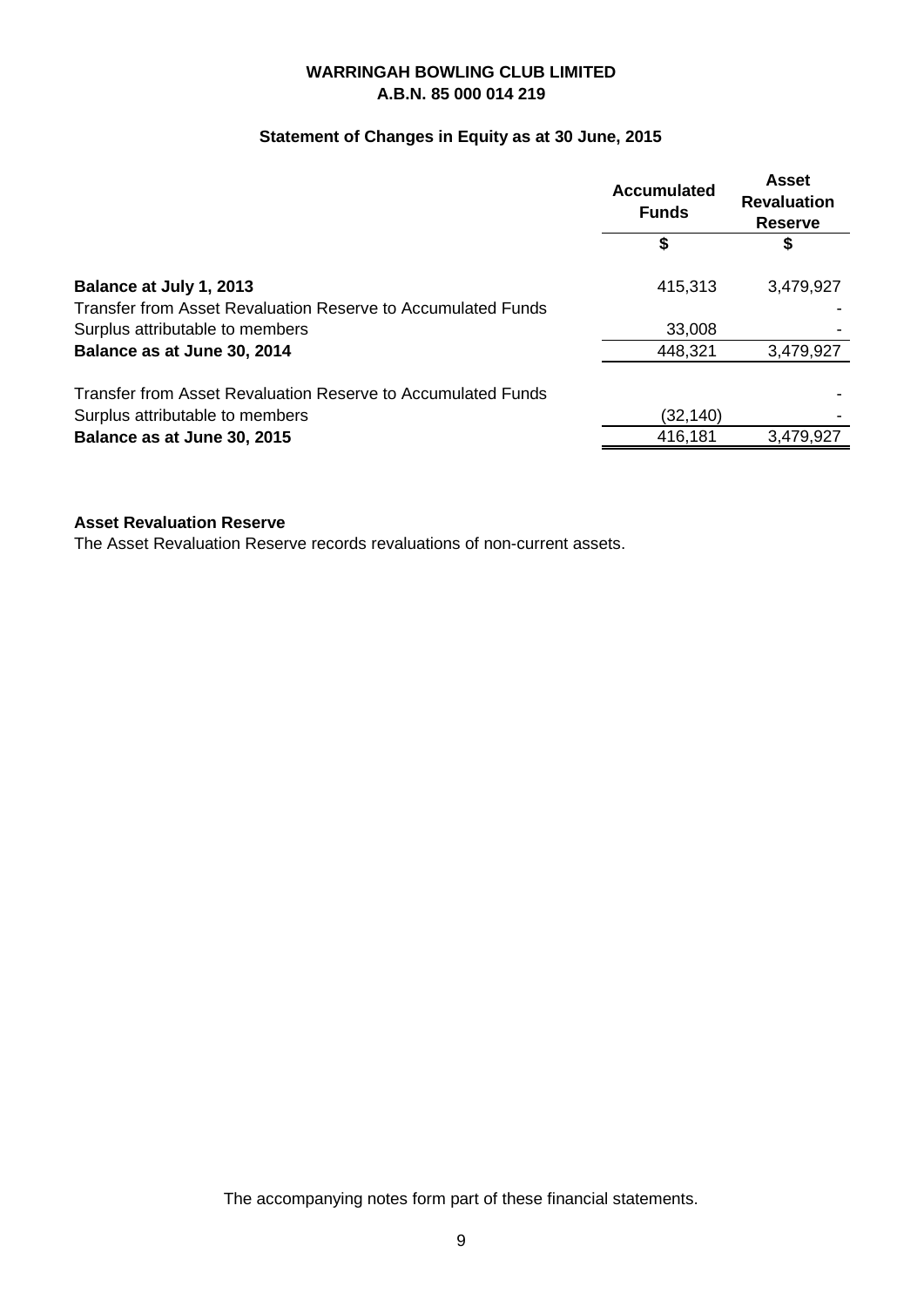# **Cash Flow Statement for the Year Ended 30 June, 2015**

|                                                                                              | <b>Note</b> | 2015<br>\$          | 2014<br>\$          |
|----------------------------------------------------------------------------------------------|-------------|---------------------|---------------------|
| <b>Cash Flow from Operating Activities</b>                                                   |             |                     |                     |
| <b>Receipts from Customers</b>                                                               |             | 849,136             | 724,629             |
| <b>Payments to Suppliers</b><br><b>Interest Received</b>                                     |             | (848, 395)<br>2,152 | (648, 267)<br>4,625 |
| Net Cash Provided by / (used in) Operating Activities                                        | 6           | 2,892               | 80,987              |
| <b>Cash Flows from Investing Activities</b>                                                  |             |                     |                     |
| Proceeds from Sale of Property, Plant & Equipment<br>Payment for Property, Plant & Equipment |             | (314, 837)          | (161, 904)          |
| Net Cash Provided by / (used in) Investing Activities                                        |             | (314, 837)          | (161, 904)          |
| <b>Cash Flows from Financing Activities</b>                                                  |             |                     |                     |
| Proceeds from Loans<br>Repayment of Loans                                                    |             | 260,000             |                     |
| Net Cash Provided by / (used in) Financing Activities                                        |             | 260,000             |                     |
| Net Increase / (Decrease) in Cash Held                                                       | 6           | (51, 945)           | (80, 916)           |
| Cash at Beginning of Year                                                                    |             | 137,506             | 218,422             |
| <b>Cash at End of Year</b>                                                                   | 6           | 85,561              | 137,506             |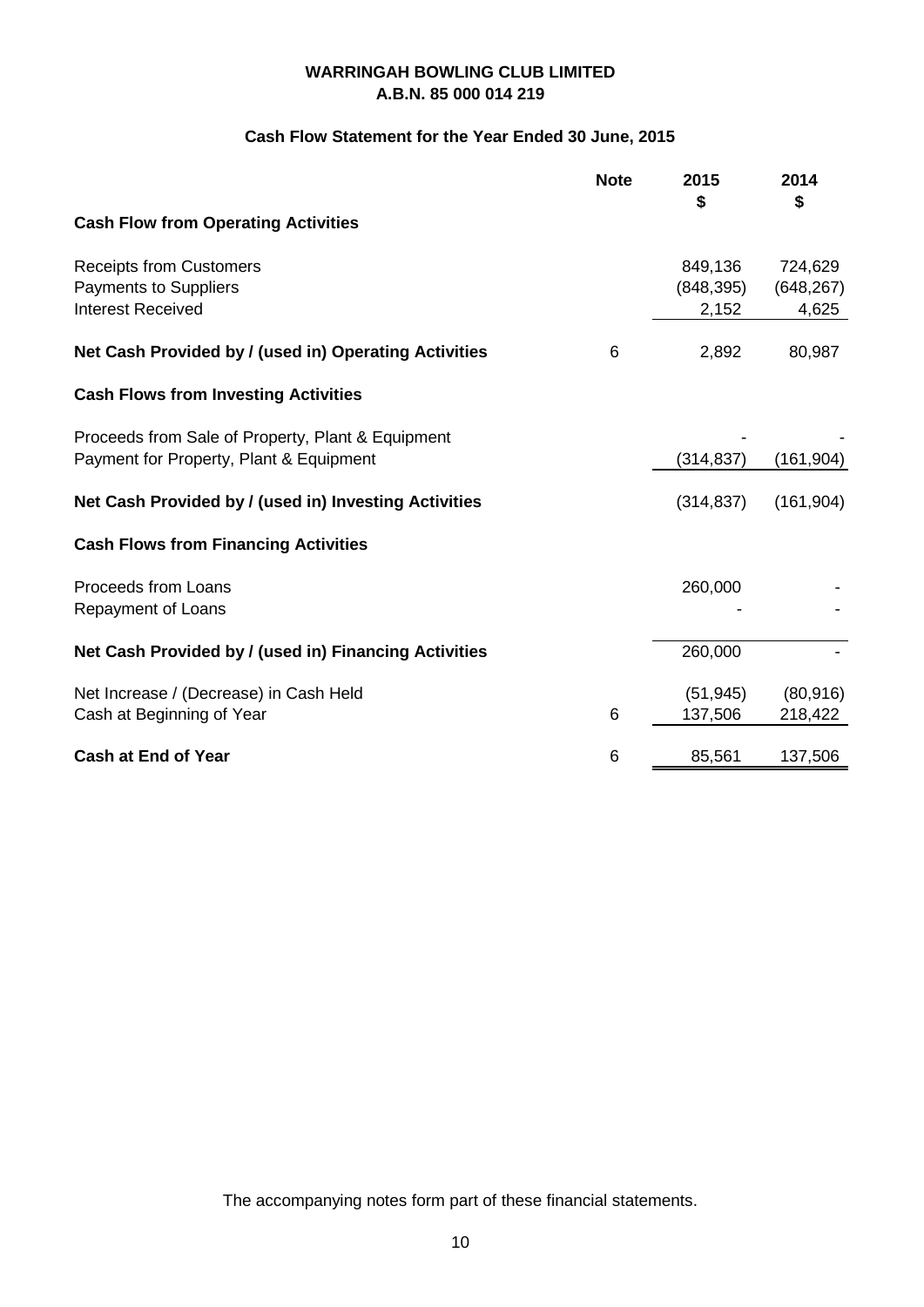## **NOTES TO AND FORMING PART OF THE 2015 FINANCIAL STATEMENTS**

The financial statements are for Warringah Bowling Club Limited as an individual not for profit entity, incorporated and domiciled in Australia. Warringah Bowling Club Limited is a company limited by guarantee.

The financial statements were authorised for issue on September, 2015 by the directors of the club.

# **NOTE 1: STATEMENT OF ACCOUNTING POLICIES**

### **Basis of Preparation**

These general purpose financial statements have been prepared in accordance with the Corporations Act 2001 and the Australian Accounting Standards and Interpretations of the Australian Accounting Standards Board. The company is a not-for-profit entity for financial reporting purposes under Australian Accounting Standards.

Material accounting policies adopted in the preparation of the financial statements are presented below. They have been consistently applied unless otherwise stated.

The financial statements, except for the cash flow information, have been prepared on an accrual basis and are based on historical costs, modified, where applicable, by the measurement at fair value of selected non-current assets, financial assets and financial liabilities. The amounts presented in the financial statements have been rounded to the nearest dollar.

a) <u>Income Tax</u>

No provision for income tax is required as the Club is exempt from income tax under Div 50 of the Income Tax Assessment Act 1997,due to its promotions of bowls.

#### b) <u>Inventories on Hand</u>

Inventories are measured at the lower cost and current replacement cost.

Inventories acquired at no cost or for nominal consideration are measured at the current replacement cost as at the date of acquisition.

c) <u>Impairment of Assets</u>

At the end of each reporting period, the Club reviews the carrying values of its tangible assets to determine whether there is any indication that those assets have been impaired. If such an indication exists, the recoverable amount of the asset, being the higher of the asset's fair value less costs to sell and value in use, is compared to the asset's carrying value. Any excess of the asset's carrying value over its recoverable amount is expensed to the Statement of Comprehensive Income.

When the future economic benefits of the asset are not primarily dependent upon the assets ability to generate net cash inflows and when the entity would, if deprived of the asset, replace its remaining future economic benefits, value in use is assessed as the depreciated replacement cost of an asset.

Where it is not possible to estimate the recoverable amount of an assets class, the entity estimates the recoverable amount of the cash generating unit to which the class of assets belong.

Where an impairment loss on a revalued asset is identified, this is recognised against the revaluation surplus in respect of the same class of asset to the extent that the impairment loss does not exceed the amount in the revaluation surplus for that class of asset.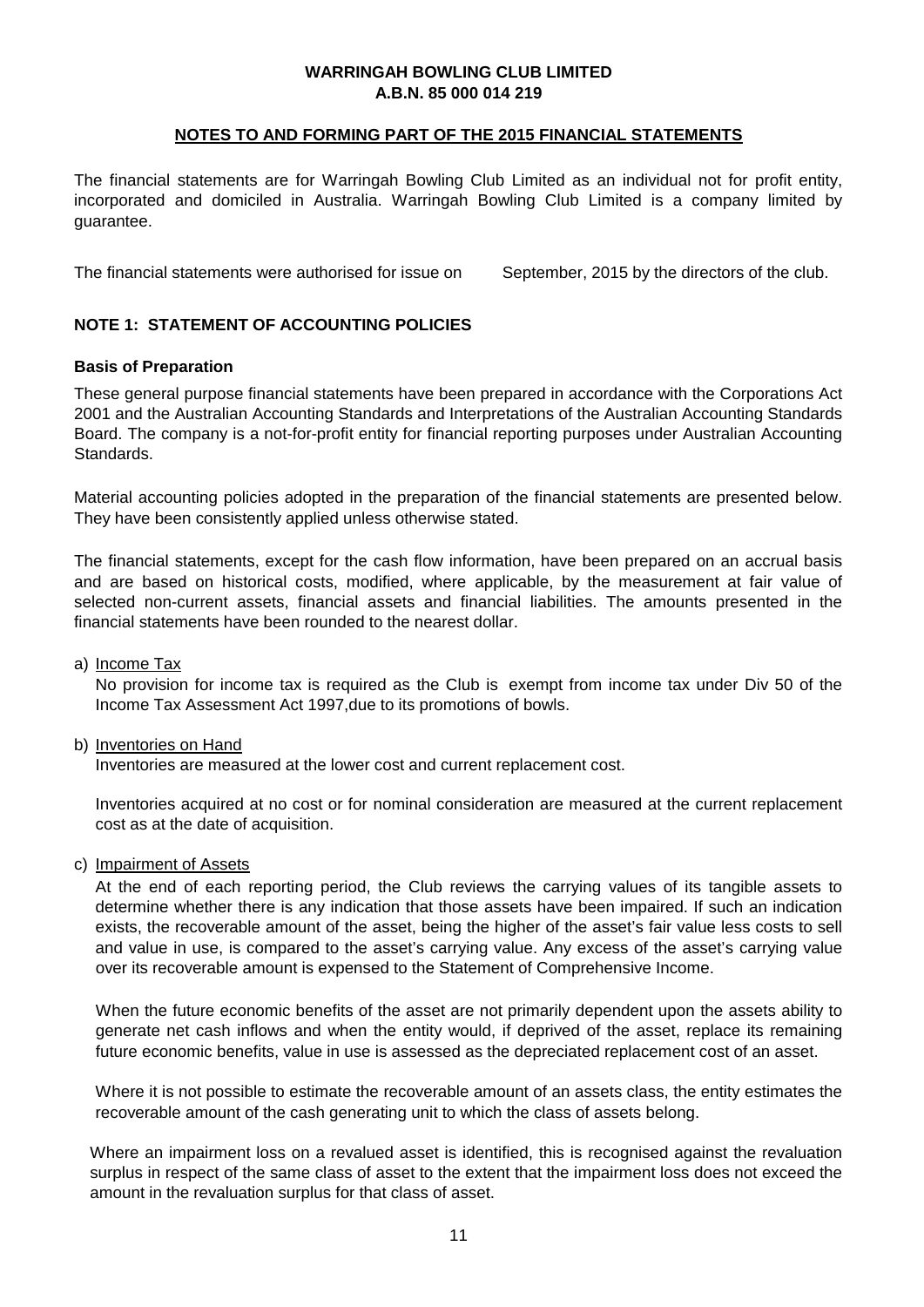## **NOTES TO AND FORMING PART OF THE 2015 FINANCIAL STATEMENTS**

#### d) Property, Plant and Equipment

(i) Each class of Property, Plant and Equipment is carried at cost of fair value, less where applicable, any accumulated depreciation and impairment losses.

#### Freehold Property

Freehold land and buildings are shown at their fair value based on periodic, but at least triennial, valuations by external independent valuers, less subsequent depreciation for buildings.

In periods when the freehold land and buildings are not subject to an independent valuation, the directors conduct directors' valuations to ensure the carrying amount for the land and buildings is not materially different to the fair value.

Increases in the carrying amount arising on revaluation of land and buildings are recognised in other comprehensive income and accumulated in the revaluation surplus in equity. Revaluation decreases that offset previous increases of the same class of assets are recognised in other comprehensive income under the heading of revaluation surplus. All other decreases are recognised in profit or loss.

Any accumulated depreciation at the date of revaluation is eliminated against the gross carrying amount of the asset and the net amount is restated to the revalued amount of the asset.

#### Plant and Equipment

Plant and equipment are measured on the cost basis and are therefore carried at cost less accumulated depreciation and any accumulated impairment losses. In the event the carrying amount of plant and equipment is greater than the estimated recoverable amount the carrying amount is written down to the estimated recoverable amount. A formal assessment of recoverable amount is made when impairment indicators are present.

Subsequent costs are included in the asset's carrying amount or recognised as a separate asset, as appropriate, only when it is probable that future economic benefits associated with the item will flow to the company and the cost of the item can be measured reliably. All other repairs and maintenance are recognised as expenses in profit or loss in the financial period in which they are incurred.

#### **Depreciation**

The depreciable amount of all fixed assets including buildings and capitalised leased assets, but excluding freehold land, are depreciated over their useful lives to the economic entity commencing from the time the asset is held ready for use.

The depreciation rates used for each class of depreciable assets are:

| <b>Classes of Fixed Asset</b>   | <b>Depreciation Rate</b> |
|---------------------------------|--------------------------|
| <b>Buildings</b>                | $0.0 - 2.5\%$            |
| <b>Furniture &amp; Fittings</b> | $10.0 - 33.0\%$          |
| Plant & equipment               | $5.0 - 50.0\%$           |
| Greens & Surrounds              | $10.0 - 20.0\%$          |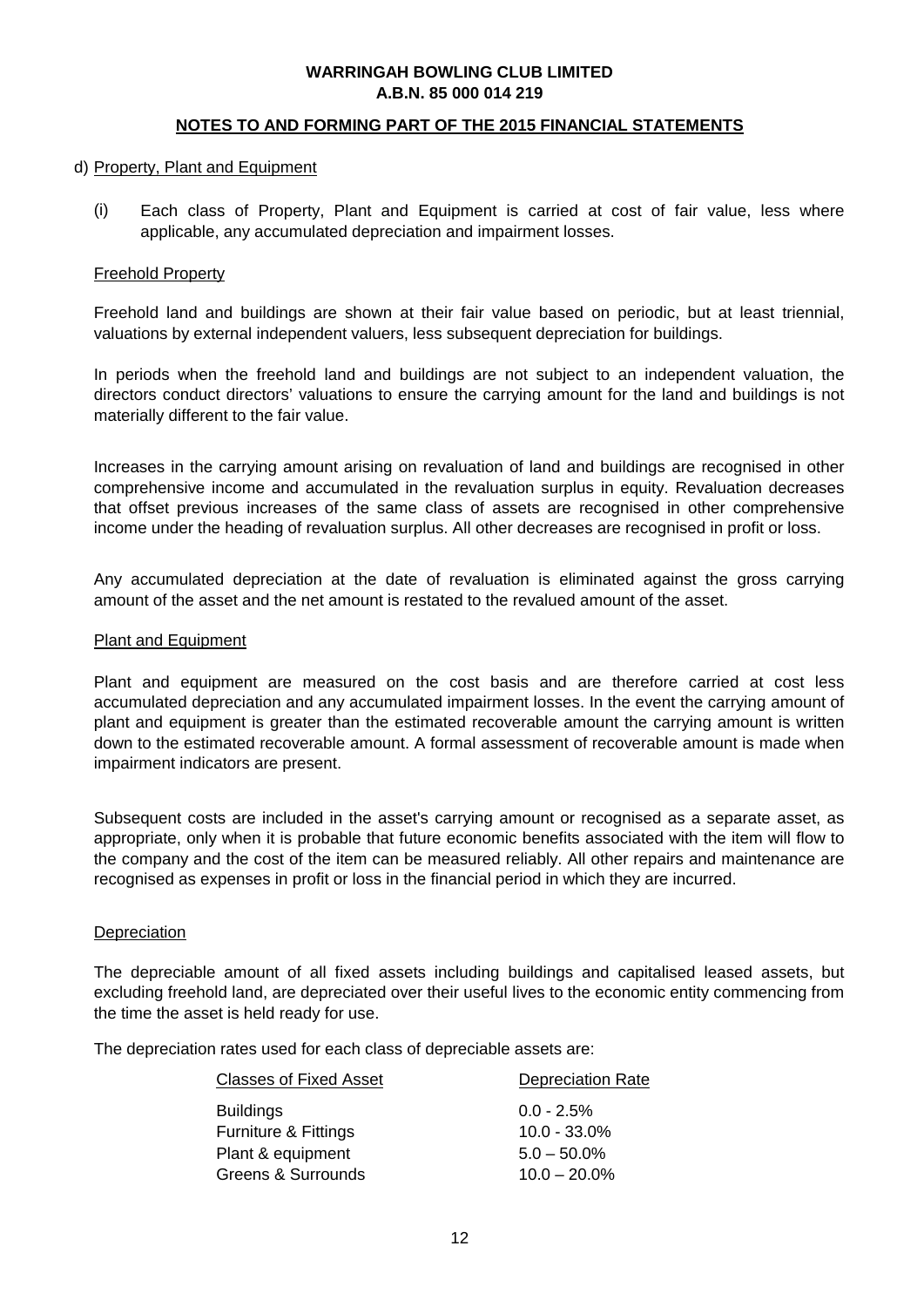## **NOTES TO AND FORMING PART OF THE 2015 FINANCIAL STATEMENTS**

The assets' residual values and useful lives are reviewed and adjusted, if appropriate, at the end of each reporting period.

Gains and losses on disposals are determined by comparing proceeds with the carrying amount. These gains or losses are recognised in profit or loss in the period in which they arise.

#### e) <u>Leases</u>

Leases of fixed assets where substantially all the risks and benefits incidental to the ownership of the asset, but not the legal ownership, are transferred to the Club are classified as finance leases. Finance leases are capitalised, recognising an asset and a liability equal to the present value of the minimum lease payments, including any guaranteed residual values. Leased assets are depreciated on straight line basis over their estimated useful lives where it is likely that the economic entity will obtain ownership of the asset or over the term of the lease. Lease payments are allocated between the reduction of the lease liability & the lease interest expense for the period.

# f) Employee Provisions

#### (i) Short-term employee provisions

Provision is made for the company's obligation for short-term employee benefits. Short-term employee benefits are benefits (other than termination benefits) that are expected to be settled wholly before 12 months after the end of the annual reporting period in which the employees render the related service, including wages, salaries and sick leave. Short-term employee benefits are measured at the (undiscounted) amounts expected to be paid when the obligation is settled.

#### (ii) Other long-term employee provisions

Provision is made for employees' long service leave and annual leave entitlements not expected to be settled wholly within 12 months after the end of the annual reporting period in which the employees rendered the related service. Other long-term employee benefits are measured at the present value of the expected future payments to be made to employees. Expected future payments incorporate anticipated future wage and salary level, duration of service and employee departures, and are discounted at rates determined by reference to market yields at the end of the reporting period on government bonds that have maturity dates that approximate the terms of the obligations. Upon the remeasurement of obligations for other long-term employee benefits, the net change in the obligation is recognised in profit or loss as part of employee benefits expense.

The Club's obligation for long-term employee benefits are presented as non-current employee provisions in its statement of financial position, except where the Club does not have an unconditional right to defer settlement for at least 12 months after the end of the reporting period, in which case the obligations are presented as current provisions.

#### g) <u>Cash on Hand</u>

Cash on hand includes cash on hand, deposits held at-call with banks, other short-term highly liquid investments with original maturities of three months or less, and bank overdrafts. Bank overdrafts are shown within short-term borrowings in current liabilities on the statement of financial position.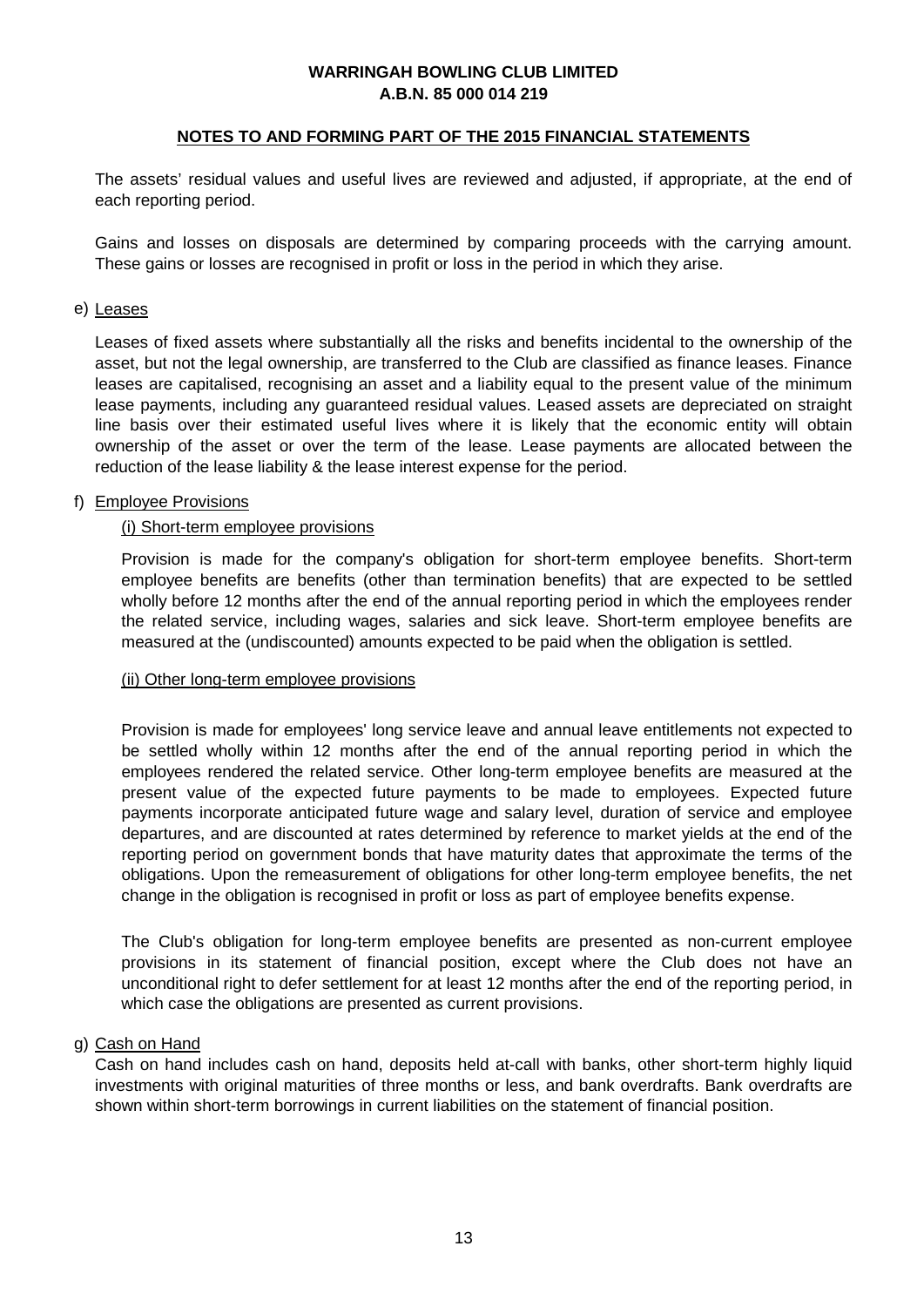## **NOTES TO AND FORMING PART OF THE 2015 FINANCIAL STATEMENTS**

## h) Accounts Receivable and Other Debtors

Accounts receivable and other debtors include amounts due from members as well as amounts receivable from customers for goods sold in the ordinary course of business. Receivables expected to be collected within 12 months of the end of the reporting period are classified as current assets. All other receivables are classified as non-current assets.

Accounts receivable are initially recognised at fair value and subsequently measured at amortised cost using the effective interest method, less any provision for impairment. Refer to Note 1(c) for further discussion on the determination of impairment losses.

#### i) <u>Revenue</u>

Non-reciprocal grant revenue is recognised in profit or loss when the entity obtains control of the grant and it is probable that the economic benefits gained from the grant will flow to the entity and the amount of the grant can be measured reliably.

If conditions are attached to the grant which must be satisfied before it is eligible to receive the contribution, the recognition of the grant as revenue will be deferred until those conditions are satisfied. When grant revenue is received whereby the entity incurs an obligation to deliver economic value directly back to the contributor, this is considered a reciprocal transaction and the grant revenue is recognised in the statement of financial position as a liability until the service has been delivered to the contributor, otherwise the grant is recognised as income on receipt.

The Club receives non-reciprocal contributions of assets from the government and other parties for zero or a nominal value. These assets are recognised at fair value on the date of acquisition in the statement of financial position, with a corresponding amount of income recognised in the statement of profit or loss and other comprehensive income.

Donations and bequests are recognised as revenue when received. Dividends revenue is recognised when the right to receive a dividend has been established. Revenue from the sale of goods and delivery of services is recognised upon the delivery of goods to customers. Interest revenue is recognised on a proportional basis taking into account the interest rates applicable to the financial assets. All revenue is stated net of goods and services tax

# e) <u>Goods & Services Tax</u>

Revenues, expenses and assets are recognised net of the amount of GST, except where the amount of GST incurred is not recoverable from the Australian Taxation Office (ATO). Receivables and payables are stated inclusive of the amount of GST receivable or payable. The net amount of GST recoverable from, or payable to, the ATO is included with other receivables or payables in the statement of financial position. Cash flows are presented on a net basis. The GST components of cash flows arising from investing or financing activities, which are recoverable from or payable to the ATO, are presented as operating cash flows included in receipts from customers or payments to

# f) <u>Provisions</u>

li

Provisions are recognised when the entity has a legal or constructive obligation, as a result of past events, for which it is probable that an outflow of economic benefits will result and that outflow can be reliably measured. Provisions recognised represent the best estimate of the amounts required to settle the obligations at the end of the reporting period.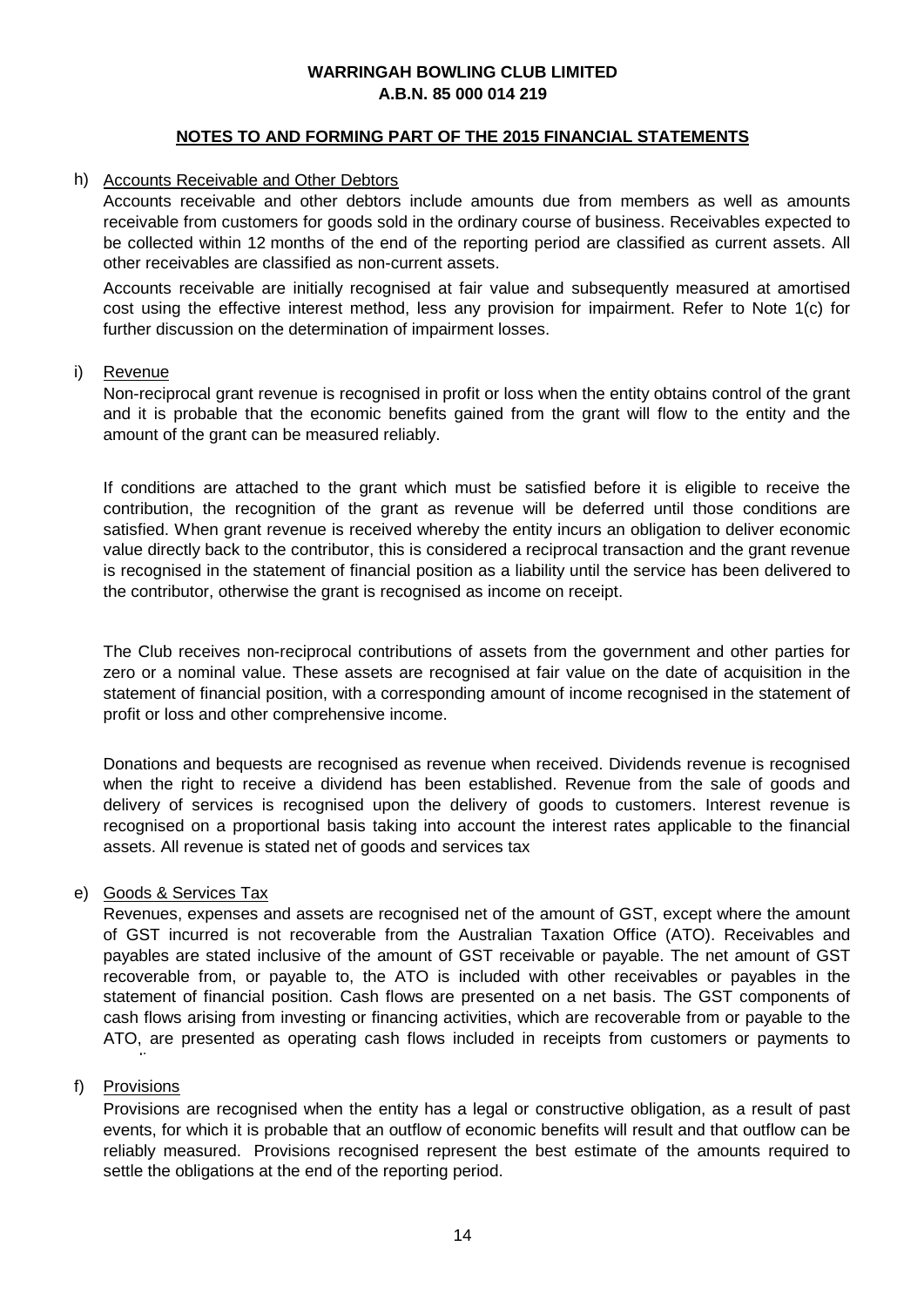## **NOTES TO AND FORMING PART OF THE 2015 FINANCIAL STATEMENTS**

## k) Comparative Figures

When required by Accounting Standards comparative figures have been adjusted to conform with changes in presentation for the current financial year. When an entity applies an accounting policy retrospectively, makes a retrospective restatement or reclassifies items in its financial statements, a statement of financial position as at the beginning of the earliest comparative period must be disclosed.

# l) New Accounting Standards for Application in Future Periods

The AASB has issued a number of new and amended Accounting Standards and Interpretations that have mandatory application dates for future reporting periods, some of which are relevant to the company. The company has decided not to early adopt any of the new and amended pronouncements. The company's assessment of the new and amended pronouncements that are relevant to the company but applicable in future reporting periods is set out below:

AASB 9: Financial Instruments (December 2010) and associated Amending Standards (applicable for annual reporting periods commencing on or after 1 January 2017).

These Standards will be applicable retrospectively (subject to the provisions on hedge accounting outlined below) and include revised requirements for the classification and measurement of financial instruments, revised recognition and derecognition requirements for financial instruments, and simplified requirements for hedge accounting.

The key changes that may affect the company on initial application of AASB 9 and associated Amending Standards include certain simplifications to the classification of financial assets, simplifications to the accounting of embedded derivatives, and the irrevocable election to recognise gains and losses on investments in equity instruments that are not held for trading in other comprehensive income.

Although the directors anticipate that the adoption of AASB 9 may have an impact on the company's financial instruments, it is impracticable at this stage to provide a reasonable estimate of such impact.

AASB 15: Revenue from Contracts with Customers. This new revenue recognition Standard is applicable to annual reporting periods beginning on or after 1 January 2017. In relation to not-forprofit entities, this Standard will be applicable only to exchange transactions. The Standard is not expected to impact the company's financial statements

AASB 2014-5: Amendments to Australian Accounting Standards arising from AASB 15. This Standard makes consequential amendments to various AASB Standards arising as a result of issuance of AASB 15: Revenue from Contracts with Customers and is applicable for annual reporting periods beginning on or after 1 January 2017.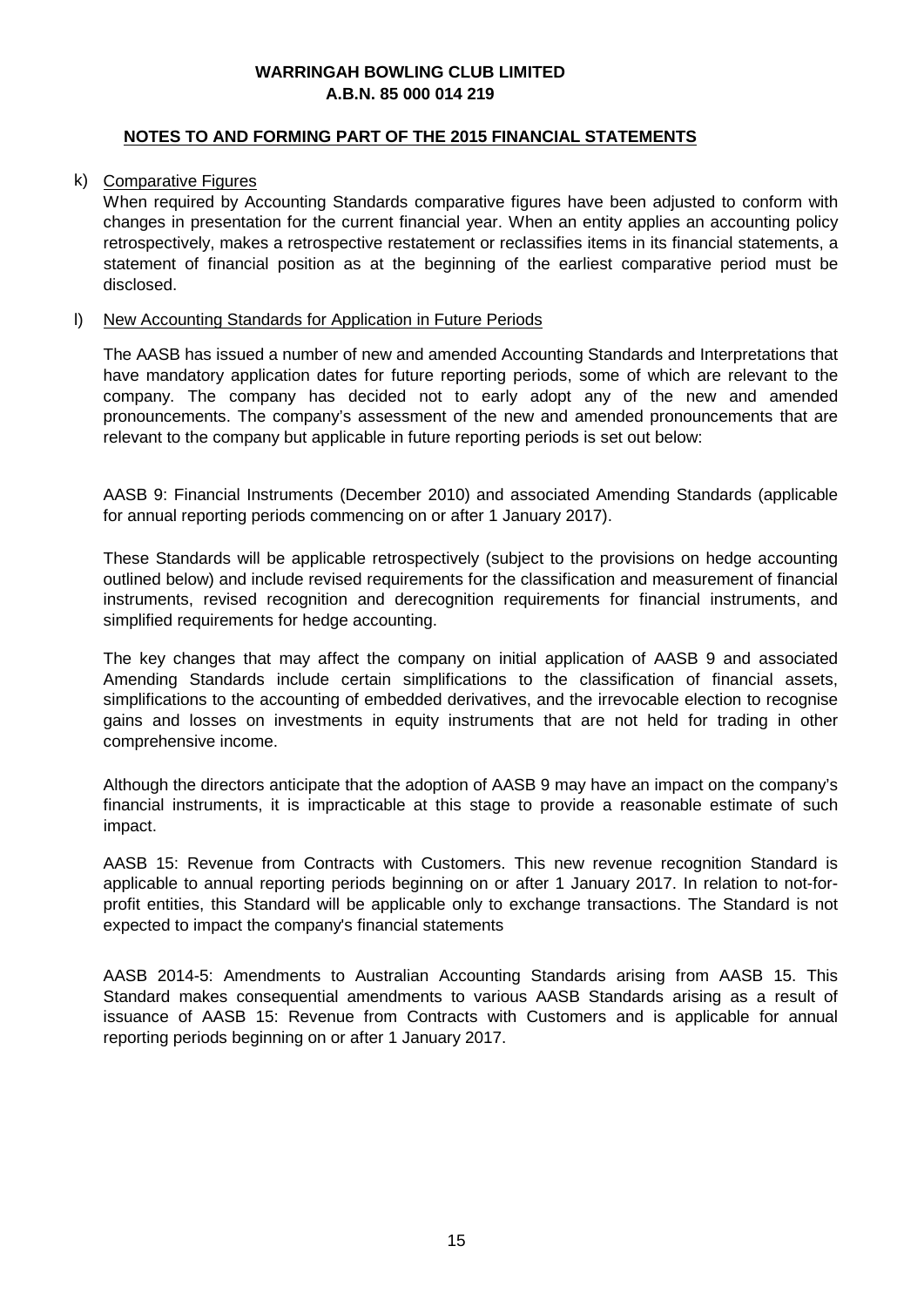# **NOTES TO AND FORMING PART OF THE 2015 FINANCIAL STATEMENTS**

## m) Accounts Payable and Other Payables

Accounts payable and other payables represent the liability outstanding at the end of the reporting period for goods and services received by the company during the reporting period which remain unpaid. The balance is recognised as a current liability with the amounts normally paid within 30 days of recognition of the liability. and other payables represent the liability outstanding at the end of the reporting period for goods and services received by the Club during the reporting period which remain unpaid. The balance is recognised as a current liability with the amounts normally paid within 30 days of recognition of the liability.

# n) Critical Accounting Estimates and Judgements

The directors evaluate estimates and judgments incorporated into the financial statements based on historical knowledge and best available current information. Estimates assume a reasonable expectation of future events and are based on current trends and economic data, obtained both externally and within the Club.

|                                           | <b>NOTE</b> | 2015    | 2014    |
|-------------------------------------------|-------------|---------|---------|
|                                           |             | \$      | \$      |
| <b>NOTE 2: REVENUE &amp; OTHER INCOME</b> |             |         |         |
| <b>Sales Revenue</b>                      |             |         |         |
| <b>Bar Sales</b>                          |             | 270,161 | 209,794 |
| Functions & Catering Income               |             | 177,441 | 110,352 |
|                                           |             | 447,602 | 320,146 |
| <b>Other Income</b>                       |             |         |         |
| <b>Poker Machine Revenue</b>              |             | 33,371  | 10,889  |
| <b>Bowling Green Income</b>               |             | 50,884  | 41,426  |
| Subscriptions                             |             | 21,581  | 17,658  |
| <b>Rents Received</b>                     |             | 279,064 | 273,131 |
| Raffle Income                             |             | 3,623   | 1,207   |
| Interest Received                         |             | 2,152   | 4,625   |
| Other Income                              |             | 17,804  | 50,764  |
|                                           |             | 408,479 | 399,699 |
|                                           |             |         |         |
| Total Income                              |             | 856,081 | 719,845 |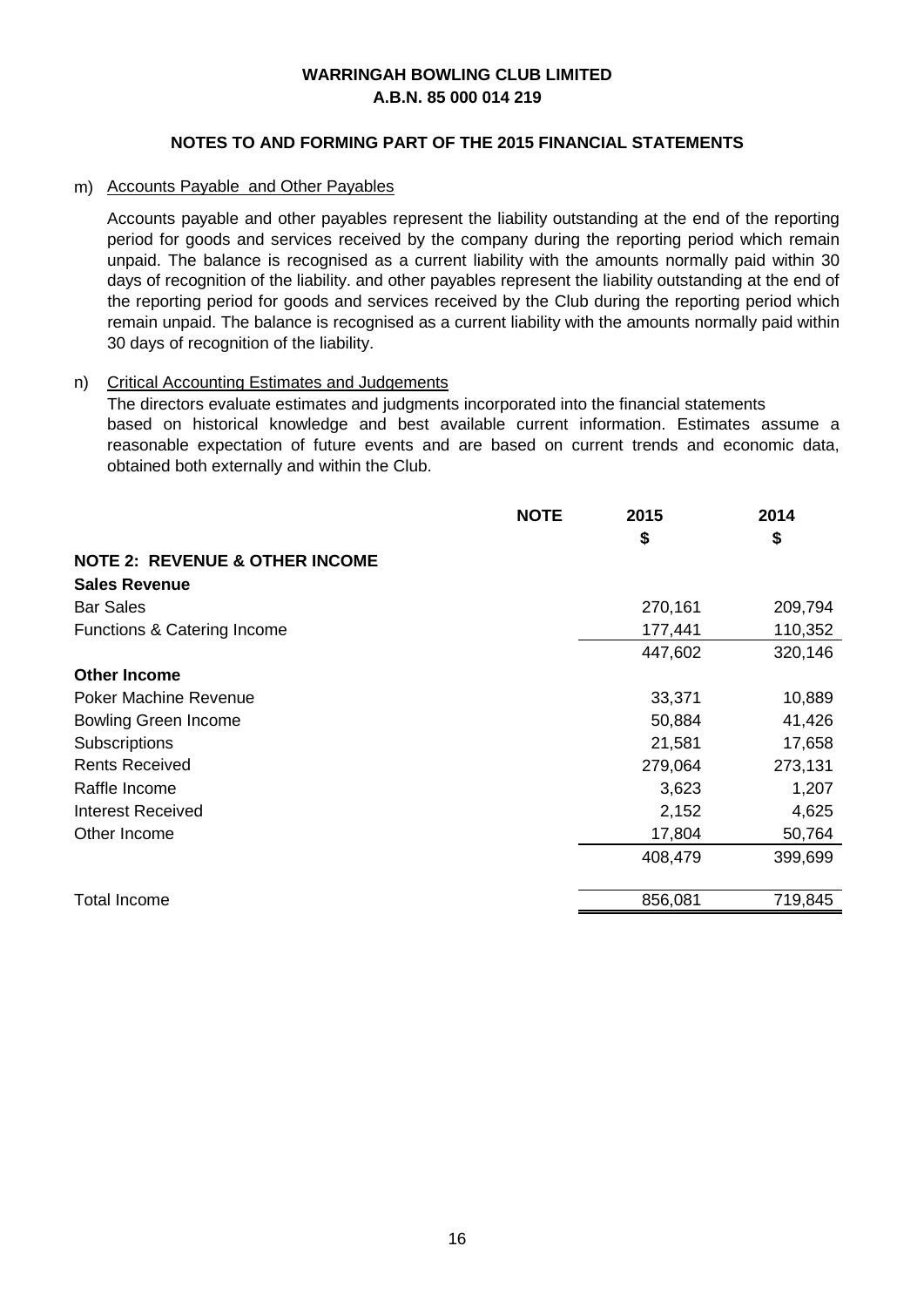# **NOTES TO AND FORMING PART OF THE 2015 FINANCIAL STATEMENTS**

|                                                 | <b>NOTE</b> | 2015             | 2014              |
|-------------------------------------------------|-------------|------------------|-------------------|
| <b>NOTE 3: EXPENSES</b>                         |             | \$               | \$                |
| <b>Cost of Sales</b>                            |             |                  |                   |
| Cost of Sales - Bar                             |             | 124,717          | 100,490           |
| Cost of Sales - Function & Catering             |             | 116,841          | 53,780            |
|                                                 |             | 241,558          | 154,270           |
| <b>Other Expenses</b><br><b>Bowls Related</b>   |             |                  |                   |
|                                                 |             | 95,392           | 92,129            |
| <b>Employee Benefits</b>                        |             | 331,410          | 269,839           |
| Administration                                  |             | 57,534           | 59,608            |
| Repairs & Maintenance                           |             | 16,482           | 17,636            |
| <b>Other Expenses</b>                           |             | 1,053            | 3,460             |
| <b>Depreciation Expense</b>                     |             | 51,341           | 25,486            |
| Interest Expense                                |             | 12,907<br>80,544 |                   |
| <b>Operational Expenses</b>                     |             | 646,663          | 64,409<br>532,567 |
|                                                 |             |                  |                   |
| <b>Total Expenses</b>                           |             | 888,221          | 686,837           |
| <b>NOTE 4: DEPRECIATION</b>                     |             |                  |                   |
| Clubhouse                                       |             | 4,588            |                   |
| Furniture & Fittings                            |             | 21,392           | 11,536            |
| Plant & Equipment                               |             | 20,810           | 11,780            |
| <b>Greens &amp; Grounds</b>                     |             | 2,756            | 2,171             |
| <b>Poker Machines</b>                           |             | 1,795            |                   |
|                                                 |             | 51,341           | 25,486            |
| <b>NOTE 5: RESERVES</b>                         |             |                  |                   |
| <b>Asset Revaluation Reserve</b>                |             | 3,479,927        | 3,479,927         |
| <b>NOTE 6: CASH ON HAND</b><br>a) Bank Accounts |             |                  |                   |
| <b>Trading Account</b>                          |             | 31,486           | 34,006            |
| <b>Interest Bearing Account</b>                 |             | 34,367           | 10,199            |
| <b>Trophies Account</b>                         |             | 1,496            | 10,630            |
| Women's Accounts                                |             | 9,121            | 12,545            |
| Digger's Section                                |             |                  | 3,897             |
| <b>Foundation Account</b>                       |             | 12               | 631               |
| <b>Term Deposit</b>                             |             |                  | 57,659            |
| <b>Construction Account</b>                     |             | 198              |                   |
| Cash on Hand                                    |             | 8,881            | 7,940             |
|                                                 |             | 85,561           | 137,506           |

The effective interest rate on short-term bank deposits was 2.35%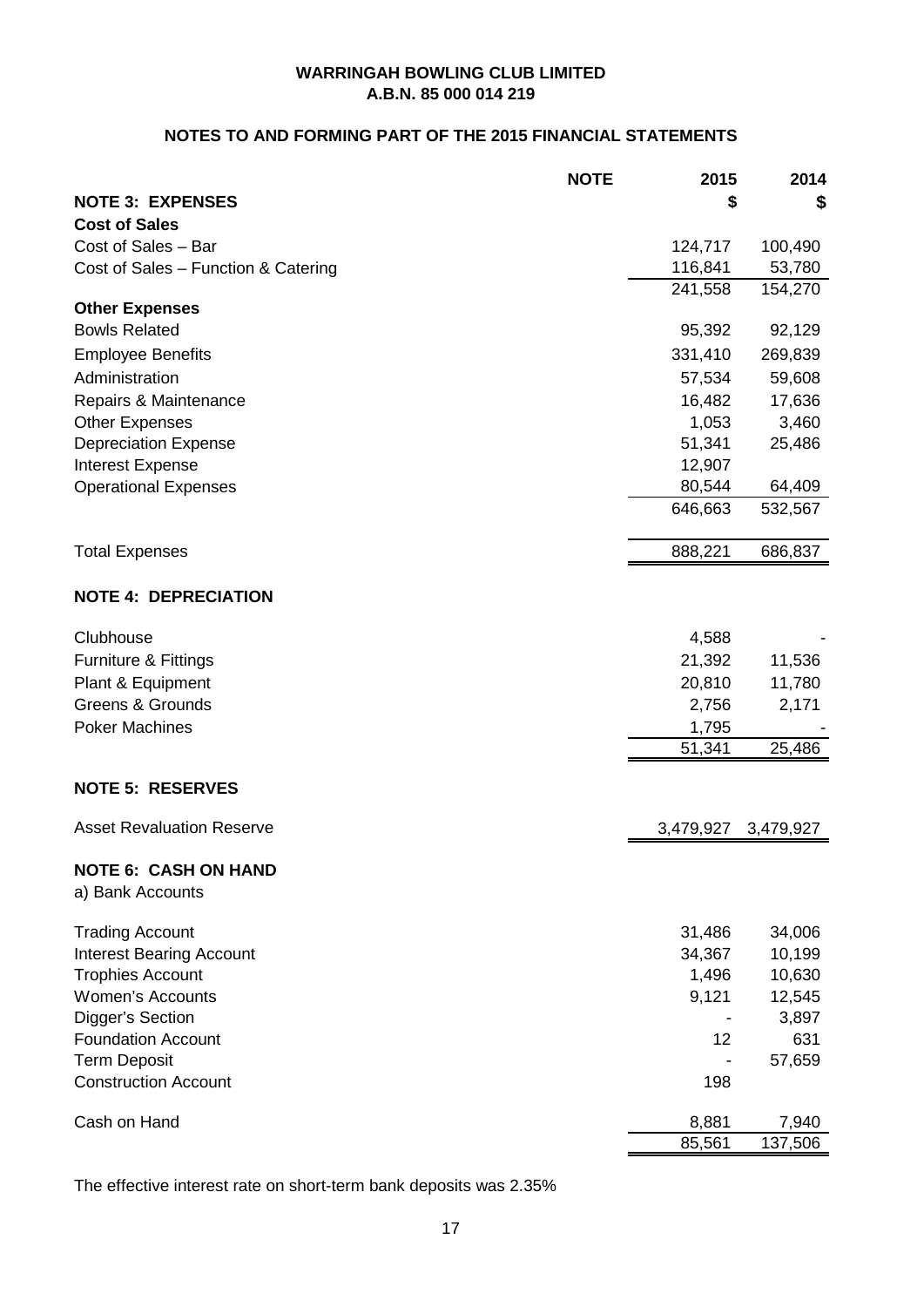# **NOTES TO AND FORMING PART OF THE 2015 FINANCIAL STATEMENTS**

# **NOTE 6: CASH (Cont'd)**

|                                                                  | <b>NOTE</b> | 2015      | 2014     |
|------------------------------------------------------------------|-------------|-----------|----------|
| Reconciliation of cash flow from operating activities with<br>b) |             |           |          |
| <b>Current Year Surplus</b>                                      |             | \$        | \$       |
| Operating Profit/(Loss) after Income Tax                         |             | (32, 140) | 33,008   |
| Non-cash flows in operating profit                               |             |           |          |
| Depreciation                                                     |             | 51,341    | 25,486   |
| <b>Changes to Provision</b>                                      |             | (498)     | (3,829)  |
| Changes in assets & liabilities                                  |             |           |          |
| Decrease (Increase) in trade Debtors                             |             | (3, 449)  | 500      |
| Decrease (Increase) in inventories                               |             | (7, 834)  | 4,491    |
| Decrease (Increase) in prepayments                               |             | (5,042)   | 1,995    |
| (Decrease) Increase in trade creditors & Accruals                |             | 7,770     | 29,425   |
| (Decrease) Increase in Income in Advance                         |             | (7, 256)  | (10,089) |
| Net Cash provided by Operating Activities                        |             | 2,892     | 80,987   |

#### **NOTE 7: RECEIVABLES**

Trade Debtors

3,449 -

# **i. Provision for Doubtful Debts**

Current trade receivables are generally on 30-day terms. These receivables are assessed for recoverability and a provision for impairment is recognised when there is objective evidence that an individual trade receivable is impaired. These amounts have been included in other expense items.

Provision for impairment as at  $30 \text{ lima}$   $2012$  NILL Movement in the provision for impairment of receivables is as follows:

| Provision for impairment as at 30 June 2013 | <b>NIL</b> |
|---------------------------------------------|------------|
| - Charge for year                           |            |
| - Written off                               |            |
| Provision for impairment as at 30 June 2014 | NIL        |
| - Charge for year                           |            |
| - Written off                               |            |
| Provision for impairment as at 30 June 2015 | <b>NII</b> |
|                                             |            |

# **ii. Credit Risk – Accounts Receivable and Other Debtors**

The Club does not have any material credit risk exposure to any single receivable or group of receivables.

The following table details the company's trade and other receivables exposed to credit risk with ageing analysis and impairment provided for thereon. Amounts are considered as 'past due' when the debt has not been settled within the terms and conditions agreed between the Club and the customer. Receivables that are past due are assessed for impairment by ascertaining solvency of the debtors and are provided for where there are specific circumstances indicating that the debt may not be fully repaid to the company.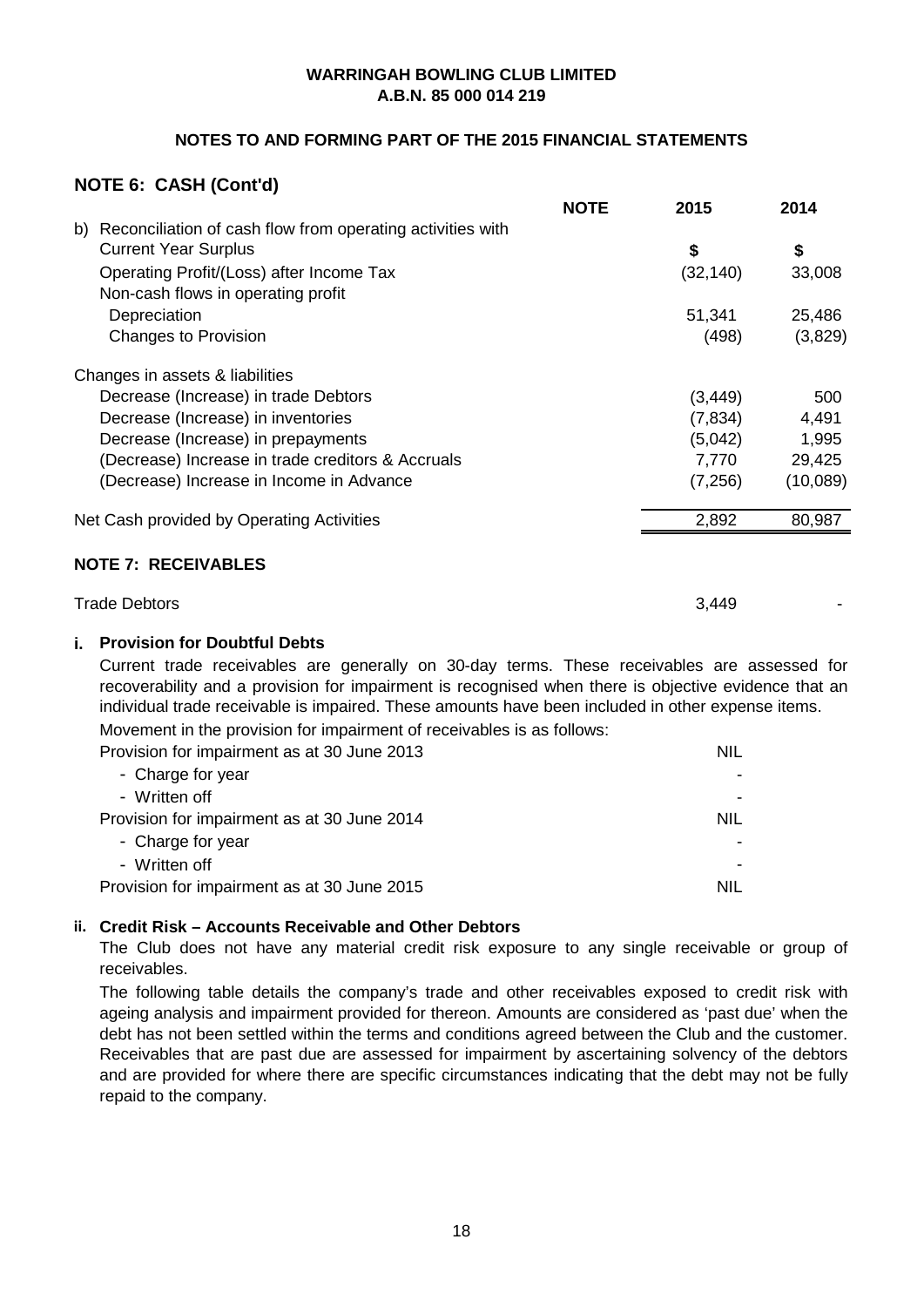# **NOTES TO AND FORMING PART OF THE 2015 FINANCIAL STATEMENTS**

The balances of receivables that remain within initial trade terms (as detailed in the table) are considered to be of high credit quality.

|                                                | <b>Gross Amount</b> | Past due &<br>impaired | Past due but not impaired (days<br>overdue) |             |                     | <b>Within initial</b><br>trade terms |
|------------------------------------------------|---------------------|------------------------|---------------------------------------------|-------------|---------------------|--------------------------------------|
|                                                |                     |                        | $30$                                        | $31 - 60$   | 61-90               |                                      |
| 2014                                           | \$                  | \$                     | \$                                          | \$          | \$                  | \$                                   |
| Trade receivables                              |                     |                        |                                             |             |                     |                                      |
| Other receivables                              |                     |                        |                                             |             |                     |                                      |
| <b>Total</b>                                   |                     |                        | $\overline{\phantom{a}}$                    |             |                     |                                      |
| 2015                                           |                     |                        |                                             |             |                     |                                      |
| Trade receivables                              | 3,449               |                        | 3,449                                       |             |                     |                                      |
| Other receivables                              |                     |                        |                                             |             |                     |                                      |
| <b>Total</b>                                   | 3,449               |                        | 3,449                                       |             |                     |                                      |
|                                                |                     |                        |                                             | <b>NOTE</b> | 2015                | 2014                                 |
| <b>NOTE 7a: PREPAYMENTS</b>                    |                     |                        |                                             |             | \$                  | \$                                   |
| Prepayments                                    |                     |                        |                                             |             | 5,042               |                                      |
| <b>NOTE 8: INVENTORIES</b>                     |                     |                        |                                             |             |                     |                                      |
| Stock on Hand                                  |                     |                        |                                             |             | 24,525              | 16,691                               |
| <b>NOTE 9: PROPERTY, PLANT &amp; EQUIPMENT</b> |                     |                        |                                             |             |                     |                                      |
| <b>Freehold Land</b>                           |                     |                        |                                             |             |                     |                                      |
| At valuation                                   |                     |                        |                                             |             | 3,600,000           | 3,600,000                            |
| <b>Clubhouse</b>                               |                     |                        |                                             |             |                     |                                      |
| <b>Clubhouse at Cost</b>                       |                     |                        |                                             |             | 234,759             | 121,826                              |
| Less: Accumulated Depreciation                 |                     |                        |                                             |             | (4, 588)<br>230,171 | 121,826                              |
| <b>Plant &amp; Equipment</b>                   |                     |                        |                                             |             |                     |                                      |
| <b>Equipment at Cost</b>                       |                     |                        |                                             |             | 250,223             | 143,020                              |
| Less: Accumulated Depreciation                 |                     |                        |                                             |             | (83, 423)           | (62, 613)                            |
|                                                |                     |                        |                                             |             | 166,800             | 80,407                               |
| <b>Furniture &amp; Fittings</b>                |                     |                        |                                             |             |                     |                                      |
| <b>Furniture at Cost</b>                       |                     |                        |                                             |             | 197,787             | 107,447                              |
| Less: Accumulated Depreciation                 |                     |                        |                                             |             | (70, 557)           | (49, 165)                            |
|                                                |                     |                        |                                             |             | 127,230             | 58,282                               |
| <b>Greens &amp; Surrounds</b>                  |                     |                        |                                             |             |                     |                                      |
| Greens at Cost                                 |                     |                        |                                             |             | 28,317              | 23,956                               |
| Less: Accumulated Depreciation                 |                     |                        |                                             |             | (11, 532)           | (8,776)                              |
|                                                |                     |                        |                                             |             | 16,785              | 15,180                               |
| <b>Poker Machines</b>                          |                     |                        |                                             |             |                     |                                      |
| Poker Machines at Cost                         |                     |                        |                                             |             | 6,300               | 6,300                                |
| Less: Accumulated Depreciation                 |                     |                        |                                             |             | (1,795)<br>4,505    | 6,300                                |
|                                                |                     |                        |                                             |             |                     |                                      |
| <b>Total</b>                                   |                     |                        |                                             |             | 4,145,491           | 3,881,996                            |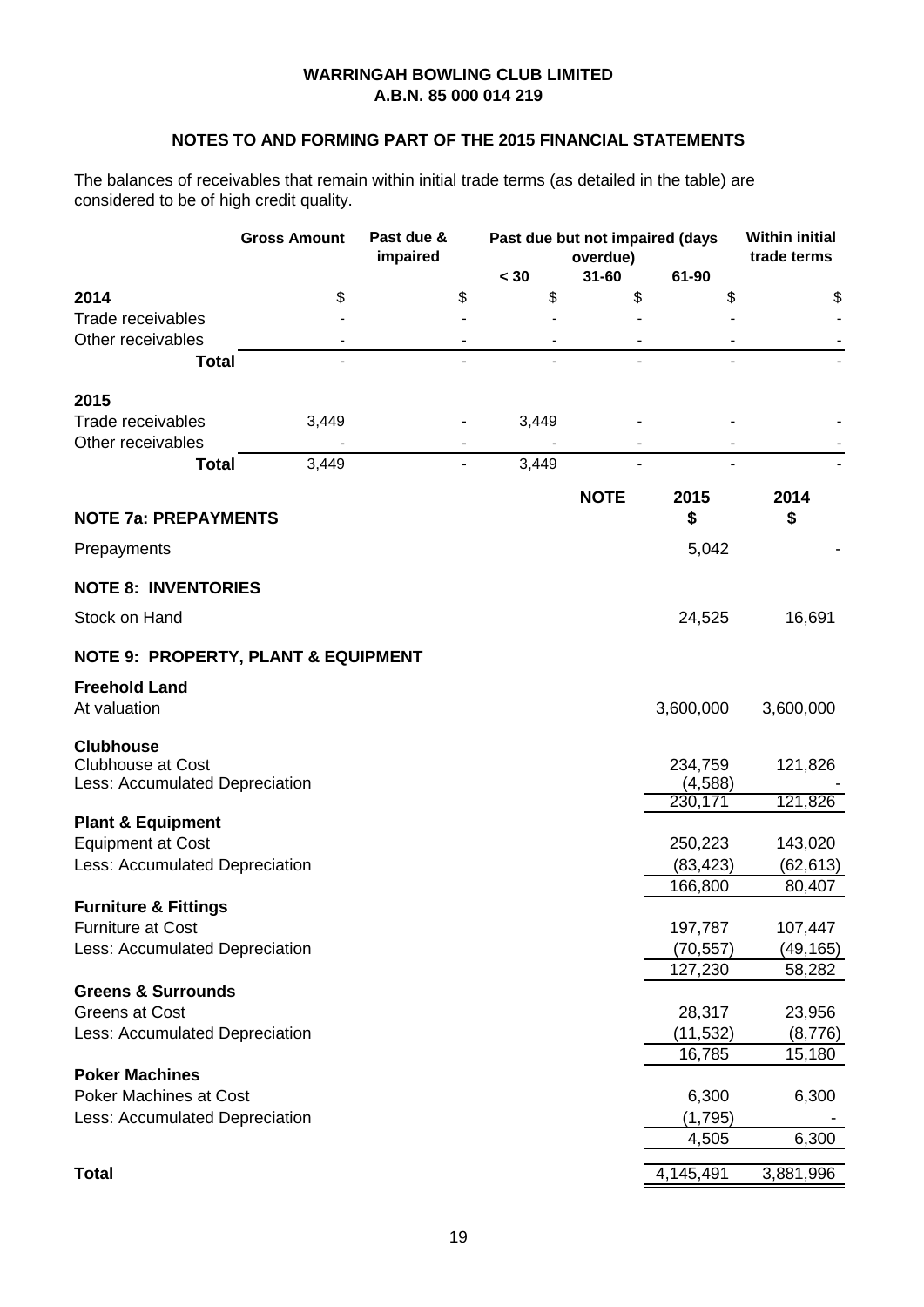#### **NOTES TO AND FORMING PART OF THE 2015 FINANCIAL STATEMENTS**

## **NOTE 9: PROPERTY, PLANT & EQUIPMENT (Cont'd)**

#### **Movement in Carrying Amounts**

|                                | <b>Furniture &amp;</b> |                  | Plant &          | Greens &         | <b>Poker</b>   |           |
|--------------------------------|------------------------|------------------|------------------|------------------|----------------|-----------|
| 2014                           | <b>Fittings</b>        | <b>Clubhouse</b> | <b>Equipment</b> | <b>Surrounds</b> | machines       | Total     |
| Net Book Value Brought Forward | 54,197                 |                  | 78.481           | 12.900           |                | 145,578   |
| Additions (Disposals)          | 15,621                 | 121,826          | 13,707           | 4,450            | 6,300          | 161,904   |
| <b>Depreciation Expense</b>    | (11,536)               |                  | (11,780)         | (2, 171)         |                | (25, 486) |
| <b>Impairment Adjustments</b>  |                        |                  |                  |                  |                |           |
| Carrying amount at end of year | 58,282                 | 121,826          | 80,408           | 15,179           | 6,300          | 281,995   |
|                                |                        |                  |                  |                  |                |           |
|                                |                        |                  |                  |                  |                |           |
|                                | <b>Furniture &amp;</b> |                  | Plant &          | Greens &         | <b>Poker</b>   |           |
| 2015                           | <b>Fittings</b>        | <b>Clubhouse</b> | <b>Equipment</b> | <b>Surrounds</b> | <b>Machine</b> | Total     |
| Net Book Value Brought Forward | 58.282                 | 121.826          | 80.408           | 15.179           | 6.300          | 281,995   |
| Additions (Disposals)          | 90.340                 | 112,934          | 107,202          | 4.361            |                | 314,837   |
| <b>Depreciation Expense</b>    | (21,392)               | (4,588)          | (20, 810)        | (2,755)          | (1,795)        | (51, 340) |
| <b>Impairment Adjustments</b>  |                        |                  |                  |                  |                |           |

At 30th June 2014 the club retired unidentifiable fully depreciated assets totalling \$272,620 and reversed accumulated depreciation charged to these items for the corresponding amount.

Provision for Annual Leave 3,692

The current portion for this provision includes the total amount accrued for annual leave entitlements and the amounts accrued for long service leave entitlements that have vested due to employees having completed the required period of service.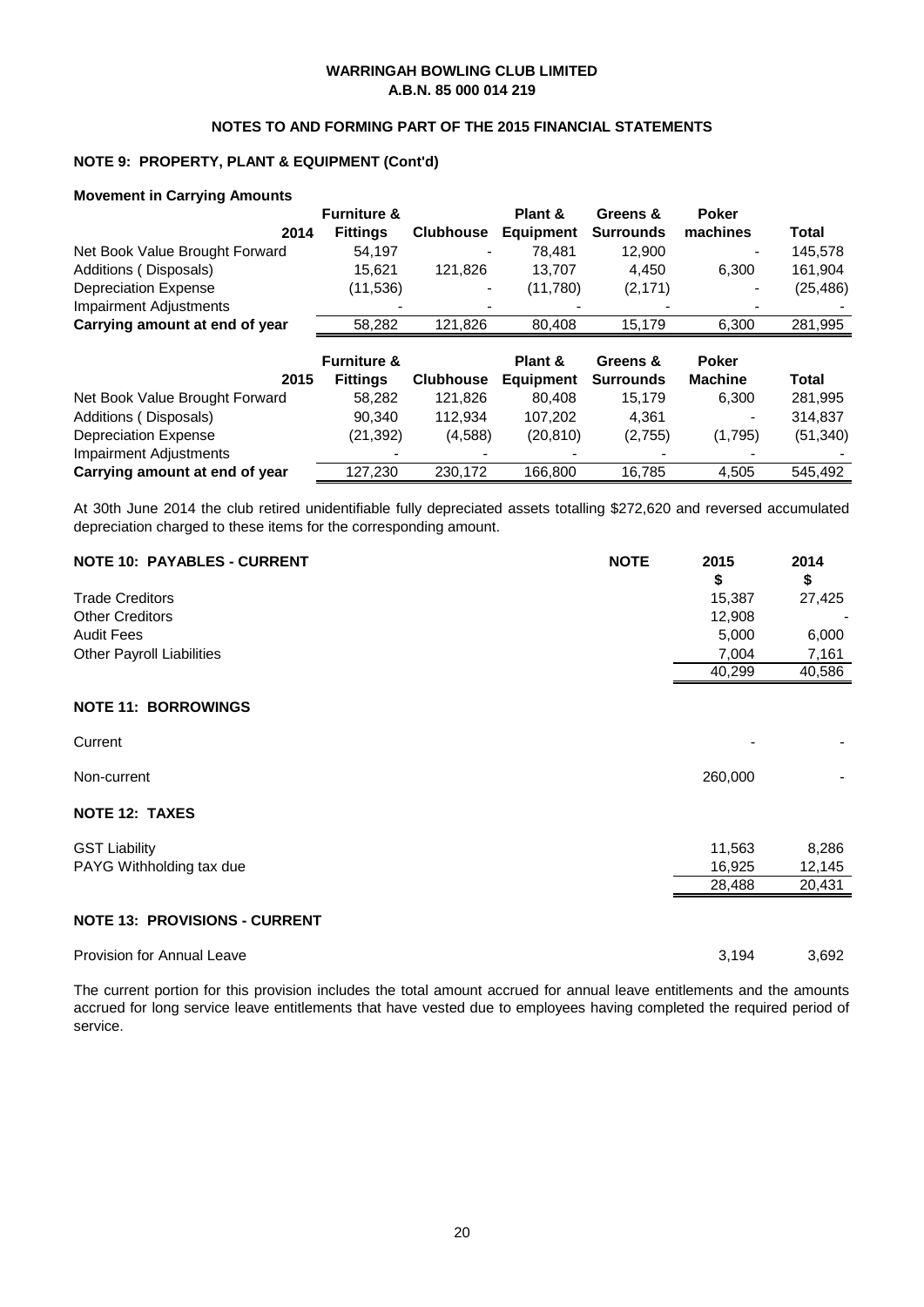## **NOTES TO AND FORMING PART OF THE 2015 FINANCIAL STATEMENTS**

Based on past experience, the company does not expect the full amount of annual leave or long service leave balances classified as current liabilities to be settled within the next 12 months. However, these amounts must be classified as current liabilities since the company does not have an unconditional right to defer the settlement of these amounts in the event employees wish to use their leave entitlement.

| <b>NOTE 14: OTHER LIABILITIES (CURRENT)</b> | <b>NOTE</b> | 2015   | 2014   |
|---------------------------------------------|-------------|--------|--------|
|                                             |             | \$     | \$     |
| Subscriptions in Advance                    |             | 8,240  | 11,736 |
| Diggers Account                             |             |        | 3,897  |
| Rent in Advance - Childcare centre          |             | 22,614 | 22,614 |
| <b>NRL Tipping Competition</b>              |             |        | 482    |
| <b>Theatre Parties</b>                      |             |        | 450    |
| <b>Function Deposits</b>                    |             | 5.125  | 286    |
| <b>Government Grants</b>                    |             |        |        |
| <b>Insurance Claim Received</b>             |             |        | 3,769  |
|                                             |             | 35,979 | 43,235 |

The insurance claim received relates to flooding of the Ladies locker room and will be contributed to the locker room refurbishment project

## **NOTE 15: RELATED PARTY TRANSACTIONS**

a) Key Management Personnel. During the reporting period the club did not employ anybody who was a close relative of a Director or Top Executive

b) Other Related Parties – Payments to entities related to Directors and Top Executives. During the reporting period the club did not make any payments to entities that were related to Directors or Top Executives.

### **NOTE 16: MEMBERS' GUARANTEE**

The Club is limited by guarantee. If the company is wound up, the Articles of Association state that each member is required to contribute a maximum of \$10 each toward meeting any outstanding obligation of the Club. At June 30 2015, the number of members was 497 (2014 - 410).

|     | <b>NOTE 17: CAPITAL AND LEASING COMMITMENTS</b>                            | <b>NOTE</b> | 2015       | 2014       |
|-----|----------------------------------------------------------------------------|-------------|------------|------------|
| (a) | <b>Finance lease Commitments</b>                                           |             | <b>NIL</b> | <b>NIL</b> |
| (b) | <b>Hire Purchase Commitments</b>                                           |             | <b>NIL</b> | NIL.       |
| (c) | Capital expenditure commitments payable not later than one year            |             |            |            |
|     | - Plant and equipment purchases                                            |             | <b>NIL</b> | <b>NIL</b> |
|     | - Capital expenditure projects                                             |             | <b>NIL</b> | <b>NIL</b> |
|     | <b>NOTE 18: CONTINGENT LIABILITY</b>                                       |             |            |            |
|     | At the 30 <sup>th</sup> June, 2015 the Club had no Contingent liabilities. |             | <b>NIL</b> | NIL        |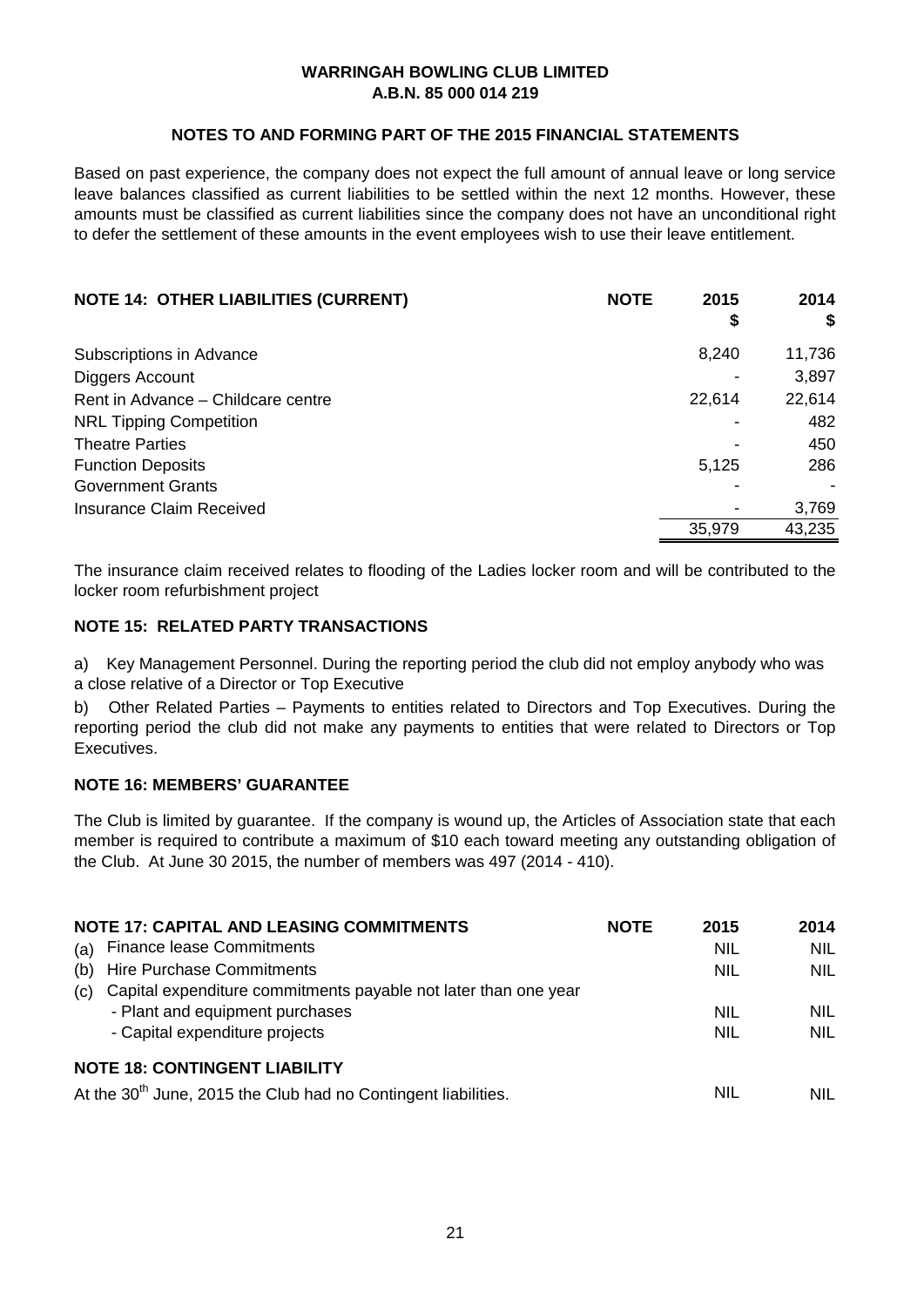#### **NOTES TO AND FORMING PART OF THE 2015 FINANCIAL STATEMENTS**

| <b>NOTE 19: SUBSEQUENT EVENTS</b> |             | <b>NIL</b> | NIL.       |
|-----------------------------------|-------------|------------|------------|
|                                   | <b>NOTE</b> | 2015       | 2014       |
| <b>NOTE 20: SEGMENT REPORTING</b> |             | <b>NIL</b> | <b>NIL</b> |

The Club operates predominantly in one industry. The principal activities of the Club are those of a Bowling Club. The Club operates in one geographical area being Mosman, NSW Australia.

## **NOTE 21: FINANCIAL RISK MANAGEMENT**

The Club's financial instruments consist mainly of deposits with banks, accounts receivable and the totals for each category of financial instruments, measured in accordance with AASB 139 as detailed in the accounting policies to these financial statements, are as follows:

|                                                                 | <b>NOTE</b> | 2015    | 2014    |
|-----------------------------------------------------------------|-------------|---------|---------|
| <b>Financial Assets</b>                                         |             | S       | S.      |
| Cash on Hand                                                    | 6           | 85,560  | 137,506 |
| Accounts receivables and other debtors                          | 7           | 3,449   |         |
|                                                                 |             | 89,009  | 137,506 |
| <b>Financial Liabilities</b>                                    |             |         |         |
| Financial liabilities at amortised cost                         |             |         |         |
| Accounts Payable and other payables<br>$\overline{\phantom{a}}$ | 10          | 40,299  | 40,586  |
| <b>Taxes Payable</b><br>$\blacksquare$                          | 12          | 28,488  | 20,431  |
| <b>Borrowings</b>                                               | 11          | 260,000 |         |
|                                                                 |             | 328,787 | 61,017  |

# **Financial Risk Management Policies**

The committee's overall risk management strategy seeks to assist the Club in meeting its financial targets, whilst minimizing potential adverse effects on financial performance. Risk management policies are approved and reviewed by the committee on a regular basis. These include credit risk policies and future cash flow requirements

# **Specific Financial Risk Exposures and Management**

The main risk the Club is exposed to through its financial instruments are interest rate risk, liquidity risk and credit risk.

#### **a. Interest rate risk**

Exposure to interest rate risk arises on financial assets and financial liabilities recognised at reporting date whereby a future change in interest rates will affect future cash flows or the fair value of fixed rate financial rate instruments.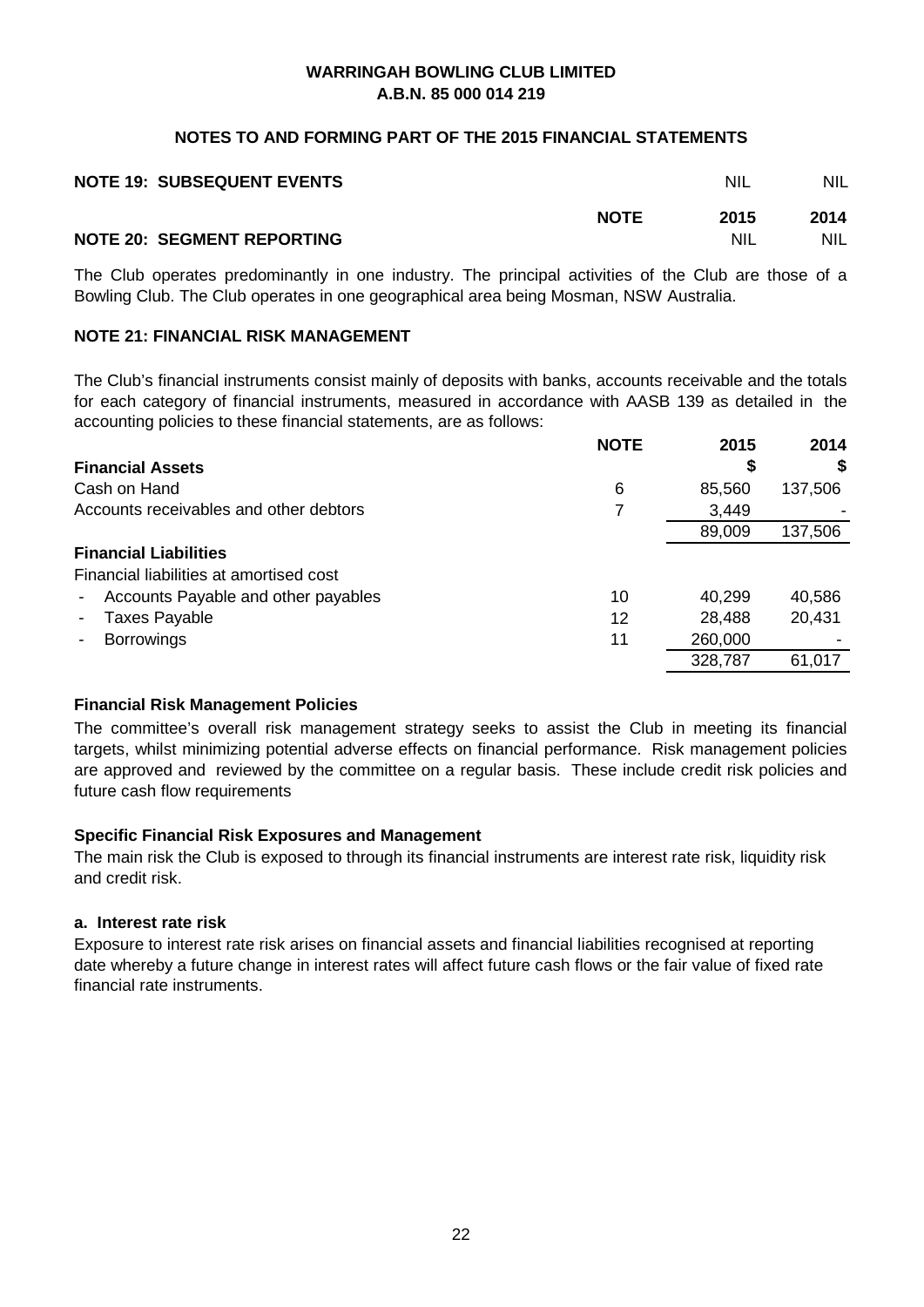# **NOTES TO AND FORMING PART OF THE 2015 FINANCIAL STATEMENTS**

# **b. Liquidity risk**

Liquidity risk arises from the possibility that the Club might encounter difficulty in settling its debts or otherwise meeting its obligations related to financial liabilities. The Club manages this risk through the following mechanisms:

- · Preparing forward looking cash flow analysis in relation to its operational,
- investing and financing activities;
- · Maintaining a reputable credit profile;
- · Managing credit risk related to financial assets;
- · Investing only in surplus cash with major financial institutions; and
- · Comparing the maturity profile of financial liabilities with the realisation profile of fin

Cash flows realised from financial assets reflect management's expectation as to the timing of realisation. Actual timing may therefore differ from that disclosed. The timing of cash flows presented in the table to settle financial liabilities reflects the earliest contractual settlement dates

The tables below reflect an undiscounted contractual maturity analysis for financial liabilities.

# *Financial liability and financial asset maturity analysis*

|                                                                                          | <b>Within 1 Year</b> |                | 1 - 5 Yearsl             |      | <b>Over 5 Years</b> |      | <b>Total Contractual</b><br><b>Cash Flow</b> |        |
|------------------------------------------------------------------------------------------|----------------------|----------------|--------------------------|------|---------------------|------|----------------------------------------------|--------|
|                                                                                          | 2015                 | 2014           | 2015                     | 2014 | 2015                | 2014 | 2015                                         | 2014   |
|                                                                                          | \$                   | \$             | \$                       | \$   | \$                  | \$   | \$                                           | \$     |
| <b>Financial Liabilities</b>                                                             |                      |                |                          |      |                     |      |                                              |        |
| <b>Due for Payment</b>                                                                   |                      |                |                          |      |                     |      |                                              |        |
| <b>Unsecured Notes</b>                                                                   |                      | $\blacksquare$ | 260,000                  |      |                     |      | 260,000                                      |        |
| <b>Lease Liabilities</b>                                                                 |                      |                |                          |      |                     |      |                                              |        |
| Trade and Other Payables<br>(excluding estimated<br>Annual Leave and<br>Deferred Income) | 68,787               | 61,017         | $\overline{\phantom{a}}$ |      |                     |      | 68,787                                       | 61,017 |
| <b>Total Expected Outflows</b>                                                           | 68,787               | 61,017         | 260,000                  |      |                     |      | 328,787                                      | 61,017 |

# *Financial liability and financial asset maturity analysis*

|                                                         | <b>Within 1 Year</b> |         | - 5 Years                |      | <b>Over 5 Years</b>      |      | <b>Total Contractual</b> |         |
|---------------------------------------------------------|----------------------|---------|--------------------------|------|--------------------------|------|--------------------------|---------|
|                                                         | 2015                 | 2014    | 2015                     | 2014 | 2015                     | 2014 | 2015                     | 2014    |
|                                                         | \$                   | \$      | \$                       | \$   | \$                       | \$   | S.                       | \$      |
| <b>Financial Assets -</b>                               |                      |         |                          |      |                          |      |                          |         |
| <b>Cash Flows Realisable</b>                            |                      |         |                          |      |                          |      |                          |         |
| <b>Cash on Hand</b>                                     | 85,561               | 137,506 | $\overline{\phantom{a}}$ |      |                          | -    | 85,561                   | 137,506 |
| Trade Term and Loans<br><b>Receivables</b>              | 3,449                |         | $\overline{\phantom{a}}$ |      |                          |      | 3,449                    |         |
| <b>Total Anticipated Inflows</b>                        | 89,010               | 137,506 | $\blacksquare$           |      | $\overline{\phantom{0}}$ |      | 89,010                   | 137,506 |
| Net (Outflow) Inflow on<br><b>Financial Instruments</b> | 20,223               | 76,489  | (260,000)                |      |                          |      | (239, 777)               | 76,489  |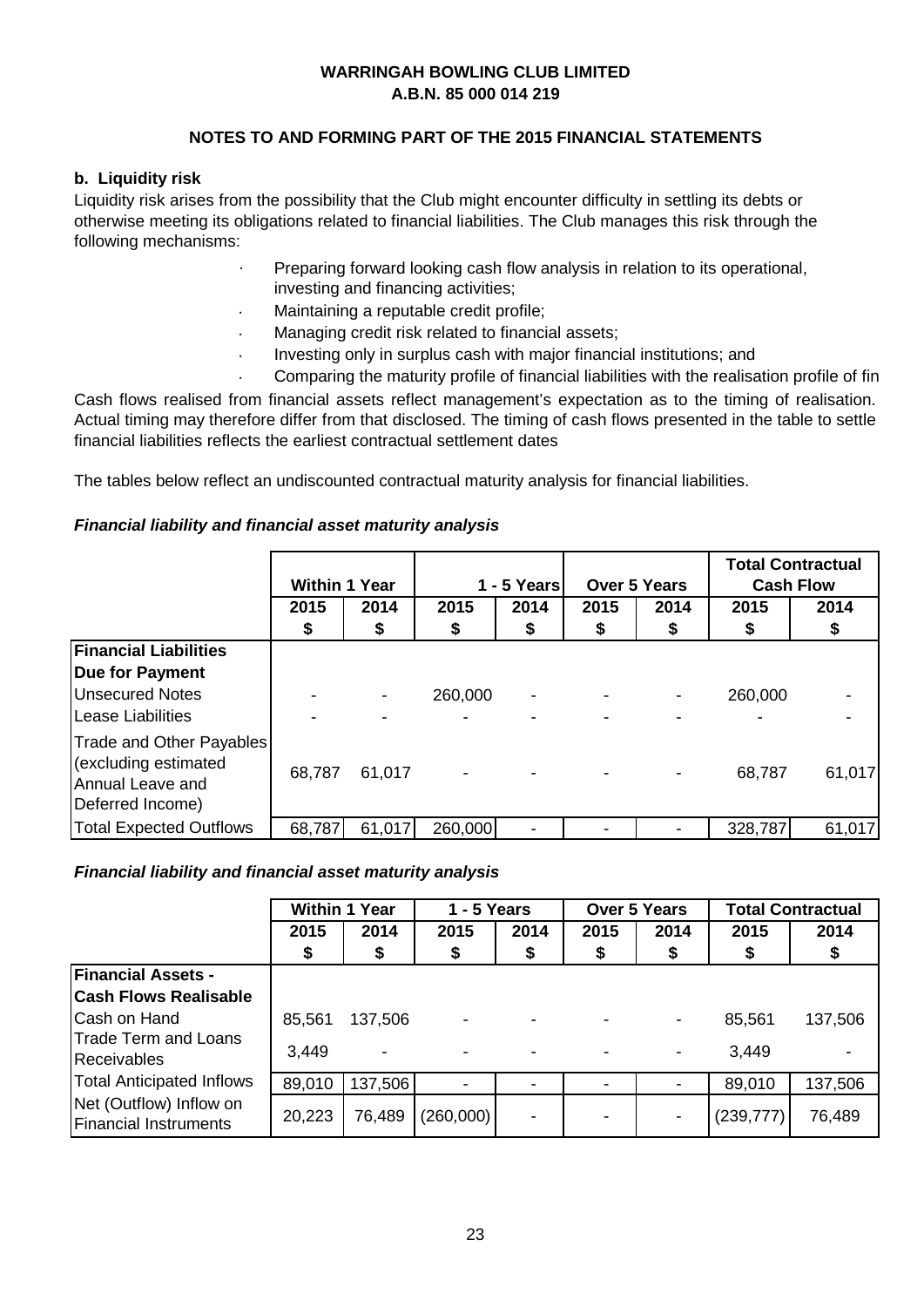# **NOTES TO AND FORMING PART OF THE 2015 FINANCIAL STATEMENTS**

# **Credit Risk**

Exposure to credit risk relating to financial assets arises from the potential non-performance by counter parties of contract obligations that could lead to a financial loss to the Club.

Risk is also minimised through investing surplus funds in financial institutions that maintain a high credit rating.

## *Credit Risk Exposures*

The maximum exposure to credit risk by class of recognised financial assets at balance date is equivalent to the carrying value and classification of those financial assets (net of any provisions) as presented in the statement of financial position.

Accounts Receivable and other receivables that are neither past due nor impaired are considered to be of quality. Aggregates of such amounts are as detailed in Note 7.

The Club does not have any material credit risk exposure to any single receivable or group of receivables under financial instruments entered into by the company. The trade receivables balance at 30 June 2015 and 30 June 2014 do not include any counter parties with external credit ratings.

Customers are assessed for credit criteria worthiness based on enquiry of the customer and management due diligence enquiries.

Credit risk related to balances with banks and other financial institutions is managed by the committee in accordance with approved Board policy. The following table provides information regarding credit risk relating to cash and cash equivalents.

|                           | <b>Note</b> | 2015            | 2014 |
|---------------------------|-------------|-----------------|------|
| Cash and Cash Equivalents |             | 85,561  137,506 |      |

# **Net Fair Values**

#### *Fair value estimation*

The fair values of financial assets and financial liabilities are presented in the following table and can be compared to their carrying values as presented in the balance sheet. Fair values are those amounts at which an asset could be exchanged, or a liability settled, between knowledgeable, willing parties in an arm's length transaction. Fair values derived may be based on information that is estimated or subject to judgment, where changes in assumptions may have a material impact on the amounts estimated. Areas of judgment and the assumptions have been detailed below.

|                                      |                 | 2015     |        | 2014     |         |  |
|--------------------------------------|-----------------|----------|--------|----------|---------|--|
|                                      | <b>Footnote</b> | Carrying | Value  | Carrying | Value   |  |
| <b>Financial assets</b>              |                 |          |        |          |         |  |
| Cash on Hand                         | (i)             | 85,561   | 85,561 | 137,506  | 137,506 |  |
| Accounts receivables & other Debtors | (i)             | 3,449    | 3,449  |          |         |  |
| Total financial assets               |                 | 89,010   | 89,010 | 137,506  | 137,506 |  |
|                                      |                 |          |        |          |         |  |
| <b>Financial liabilities</b>         |                 |          |        |          |         |  |
| Accounts Payables and other payables | (i)             | 68,787   | 68,787 | 61,017   | 61,017  |  |
| Total financial liabilities          |                 | 68,787   | 68,787 | 61,017   | 61,017  |  |

The fair values disclosed in the above table have been determined based on the following methodologies: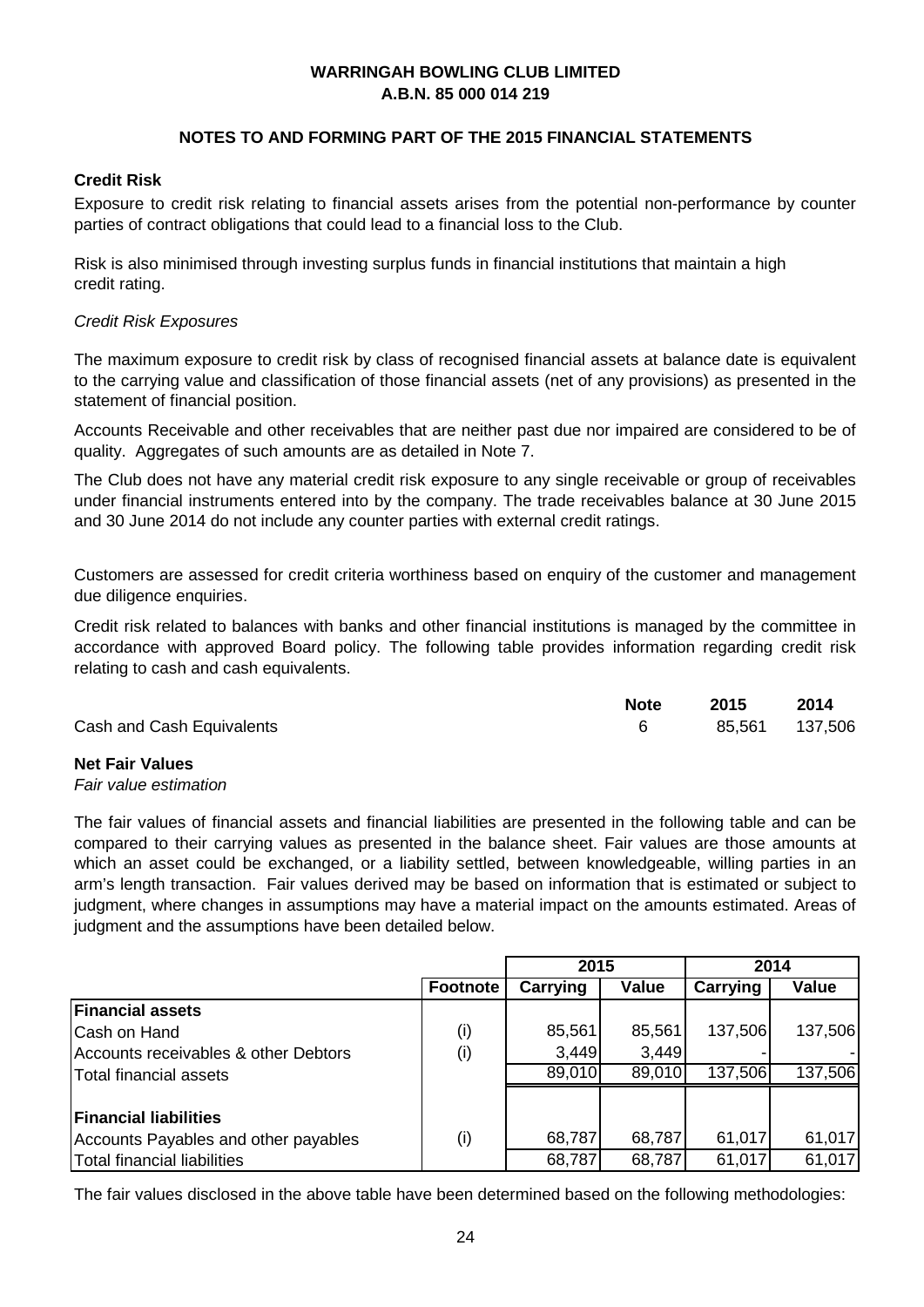# **NOTES TO AND FORMING PART OF THE 2015 FINANCIAL STATEMENTS**

(i) Cash and cash equivalents, trade and other receivables and trade and other payables are short-term instruments in nature whose carrying value is equivalent to fair value. Trade and other payables exclude amounts provided for, relating to annual leave and deferred income which is not considered a financial instrument.

(ii) In the year ended 30 June 2015, twenty six \$10,000 promissory notes were offered to members with terms of principal repayable at maturity in 5 years and fixed interest of 6% payable annually in arrears. The net value represents the principal and the net fair value being the undiscounted remaining principal & interest due over the term of the note.

#### *Sensitivity Analysis*

The following table illustrates sensitivities to the company's exposures to changes in interest rates.

The table indicates the impact on how profit reported at balance date would have been affected by changes in the relevant risk variable that management considers to be reasonably possible. These sensitives assume that the movement in a particular variable is independent of other variables.

| Year Ended 30 June 2014   | <b>Profit</b> | <b>Equity</b> |
|---------------------------|---------------|---------------|
|                           |               |               |
| $± 2\%$ in interest rates | $±$ \$2,421   | $±$ \$2,421   |
| Year Ended 30 June 2015   | <b>Profit</b> | <b>Equity</b> |
| $±$ 2% in interest rates  | $±$ \$1,528   | $±$ \$1,528   |

The above interest rate sensitivity analysis has been performed on the assumption that all other variables remain unchanged.

No sensitivity analysis has been performed on foreign exchange risk, as the Club is not exposed to foreign currency fluctuations.

### **NOTE 22: CLUB DETAILS**

The registered office and principal place of business for the club is Warringah Bowling Club Ltd 74 – 82 Bradleys Head Rd MOSMAN NSW 2088

#### **NOTE 23: CAPITAL MANAGEMENT**

The Board controls the capital of the entity to ensure that adequate cash flows are generated to fund its operations.

Risk management policies are approved and reviewed by the board on a regular basis. These include credit risk policies and future cash flow requirements.

#### **NOTE 24: Core vs Non-Core Property**

The Club's core property comprises the defined trading premises situated at 74-82 Bradley Head Road Mosman and the leased childcare centre at 72 Bradleys Head Road Mosman.

The Club has no non-core property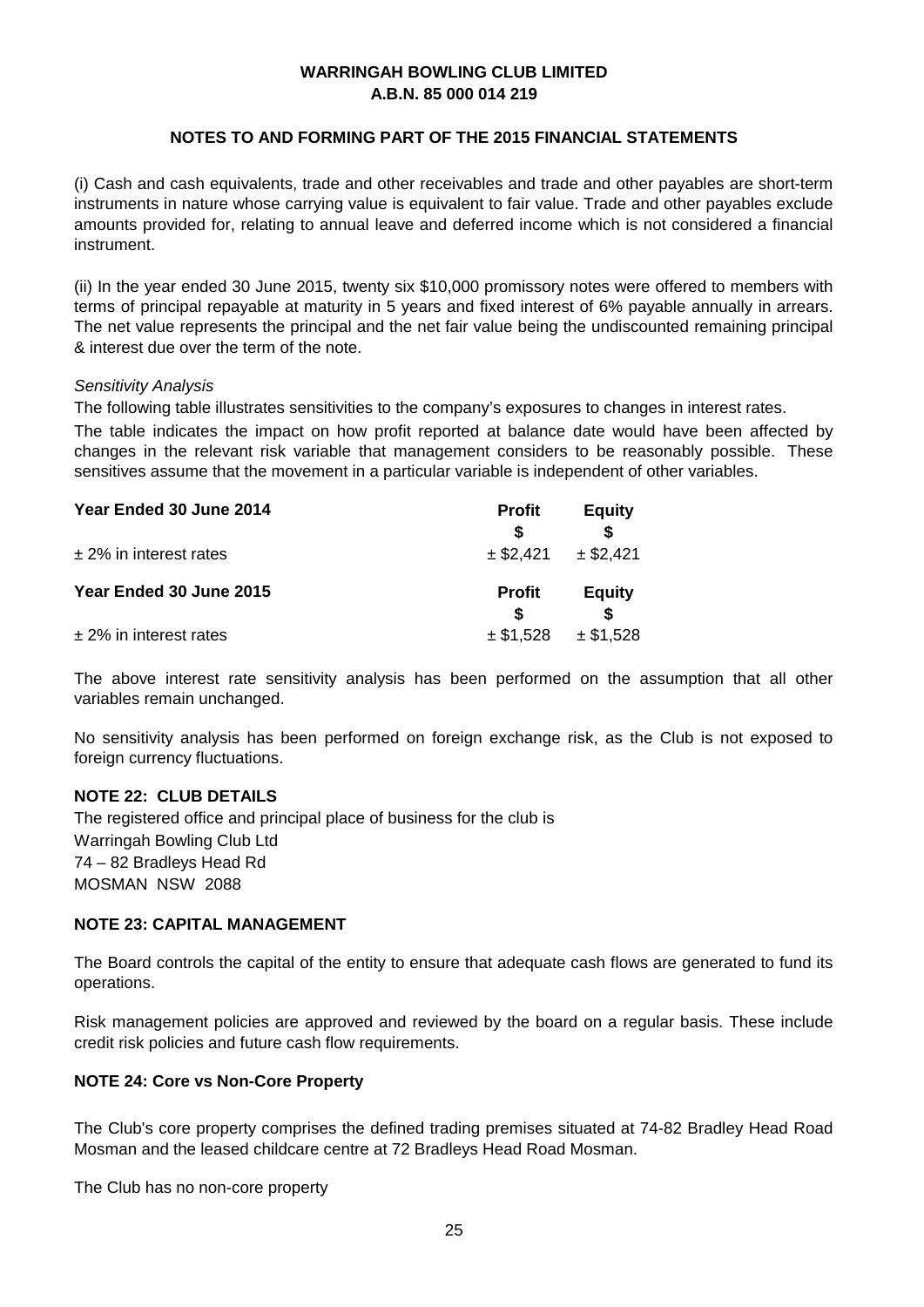# **DIRECTORS' DECLARATION**

The Directors of the Club declare that:

- $1$ The financial statements and notes, as set out on pages 6 to 25 are in accordance with the Corporations Act 2001:
	- (a) Comply with Australian Accounting Standards; and
	- (b) Give a true and fair view of the financial position of the Club as at 30 June, 2015 and of the performance of the year ended on that date of the Club.
- $\overline{a}$ In the opinion of the Directors these are reasonable grounds to believe that the Company will be able to pay its debts and when they become due and payable.

This declaration is made in accordance with a resolution of the Board of Directors.

 $1\mu\nu$ J. Broughton

Chairman

J Dansie Director

Dated 21st September 2015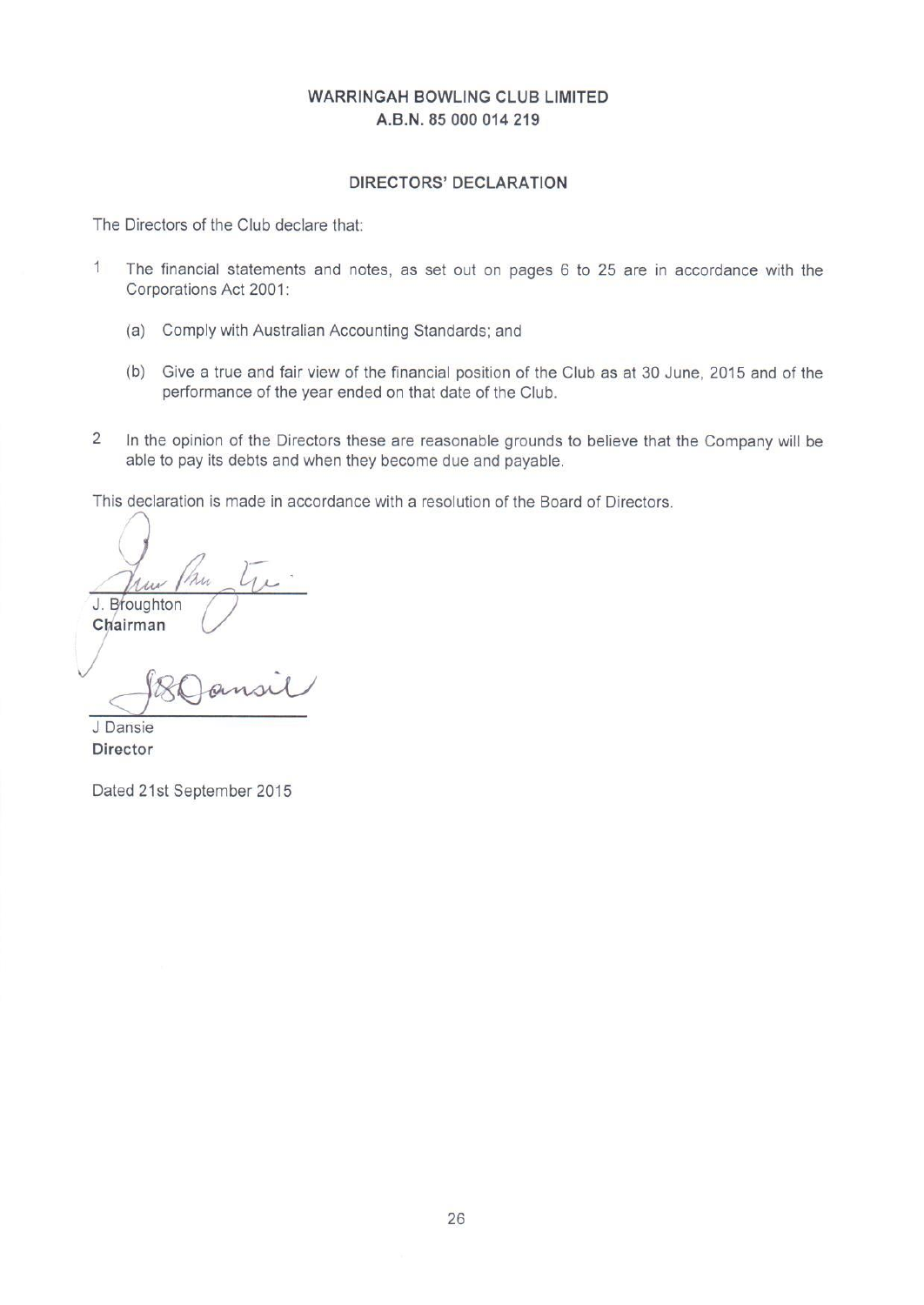# **INDEPENDENT AUDIT REPORT TO THE MEMBERS OF WARRINGAH BOWLING CLUB LIMITED**

#### **Report on the Financial Report**

We have audited the accompanying financial report of Warringah Bowling Club Limited, which comprises the statement of financial position as at 30 June, 2015, the statement of comprehensive income, statement of changes in equity and statement of cash flows for the year then ended, notes comprising a summary of significant accounting policies and other explanatory information and the directors' declaration.

## **Directors' Responsibility for the Financial Statements**

The directors of the company are responsible for the preparation of the financial report that gives a true and fair view in accordance with Australian Accounting Standards (including the Australian Accounting Interpretations) and the Corporations Act 2001 and for such internal control as the directors determine is necessary to enable the preparation of the financial report that give a true and fair view and is free from material misstatement, whether due to fraud or error.

## **Auditor's Responsibility**

Our responsibility is to express an opinion on the financial report based on our audit. We conducted our audit in accordance with Australian Auditing Standards. Those Standards require that we comply with relevant ethical requirements relating to audit engagements and plan and perform the audit to obtain reasonable assurance whether the financial report is free from material misstatement.

An audit involves performing procedures to obtain audit evidence about the amounts and disclosures in the financial report. The procedures selected depend on the auditor's judgment, including the assessment of the risks of material misstatement of the financial report, whether due to fraud or error. In making those risk assessments, the auditor considers internal control relevant to the entity's preparation of the financial report that gives a true and fair view in order to design audit procedures that are appropriate in the circumstances, but not for the purpose of expressing an opinion on the effectiveness of the entity's internal control. An audit also includes evaluating the appropriateness of accounting policies used and the reasonableness of accounting estimates made by the directors, as well as evaluating the overall report presentation of the financial report.

We believe that the audit evidence we have obtained is sufficient and appropriate to provide a basis for our audit opinion

#### **Independence**

In conducting our audit, we have complied with the independence requirements of the Corporations Act 2001. We confirm that the independence declaration required by the Corporations Act 2001, which has been given to the directors of Warringah Bowling Club Limited, would be in the same terms if given to the directors as at the time of this auditor's report